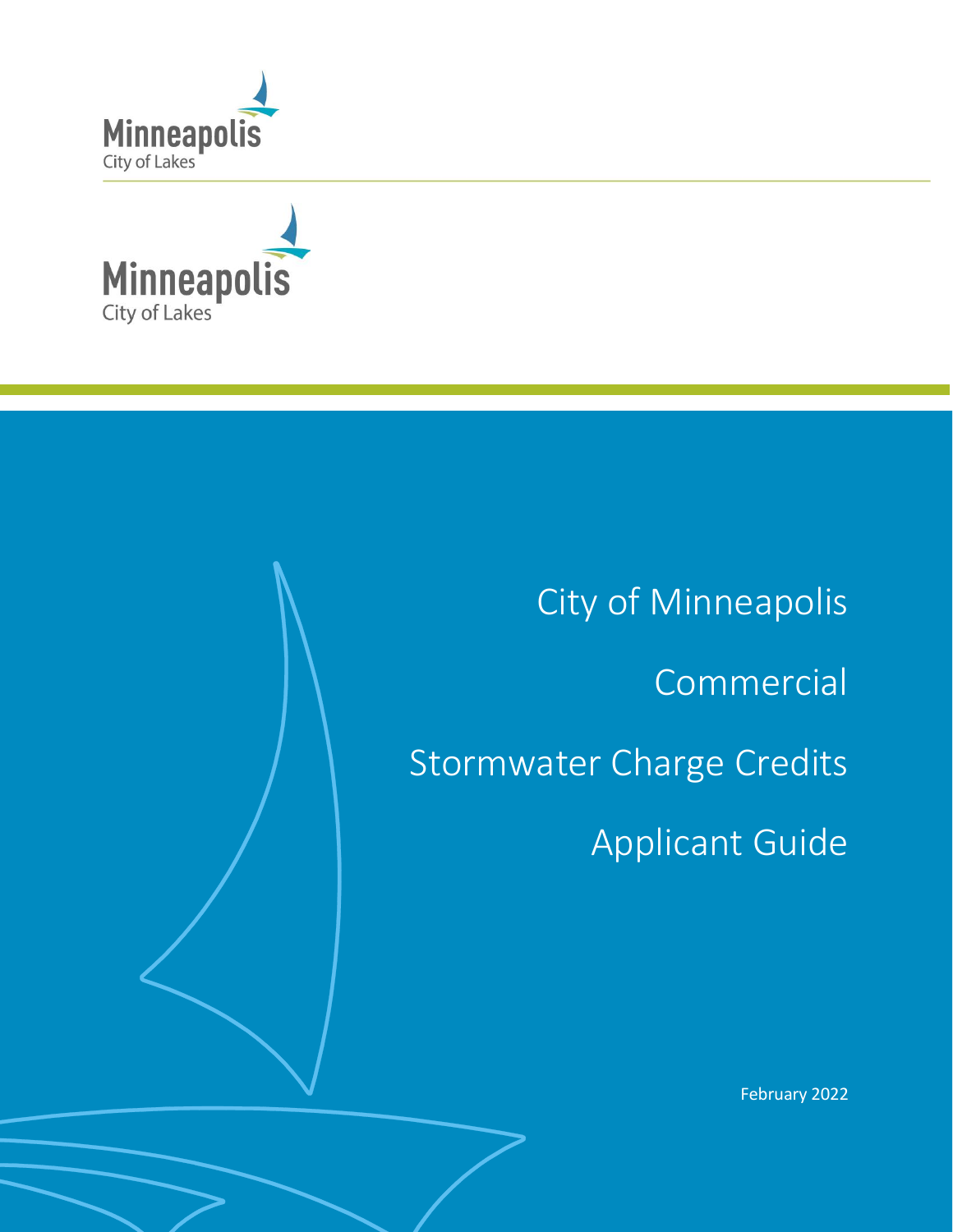

# **Table of Contents**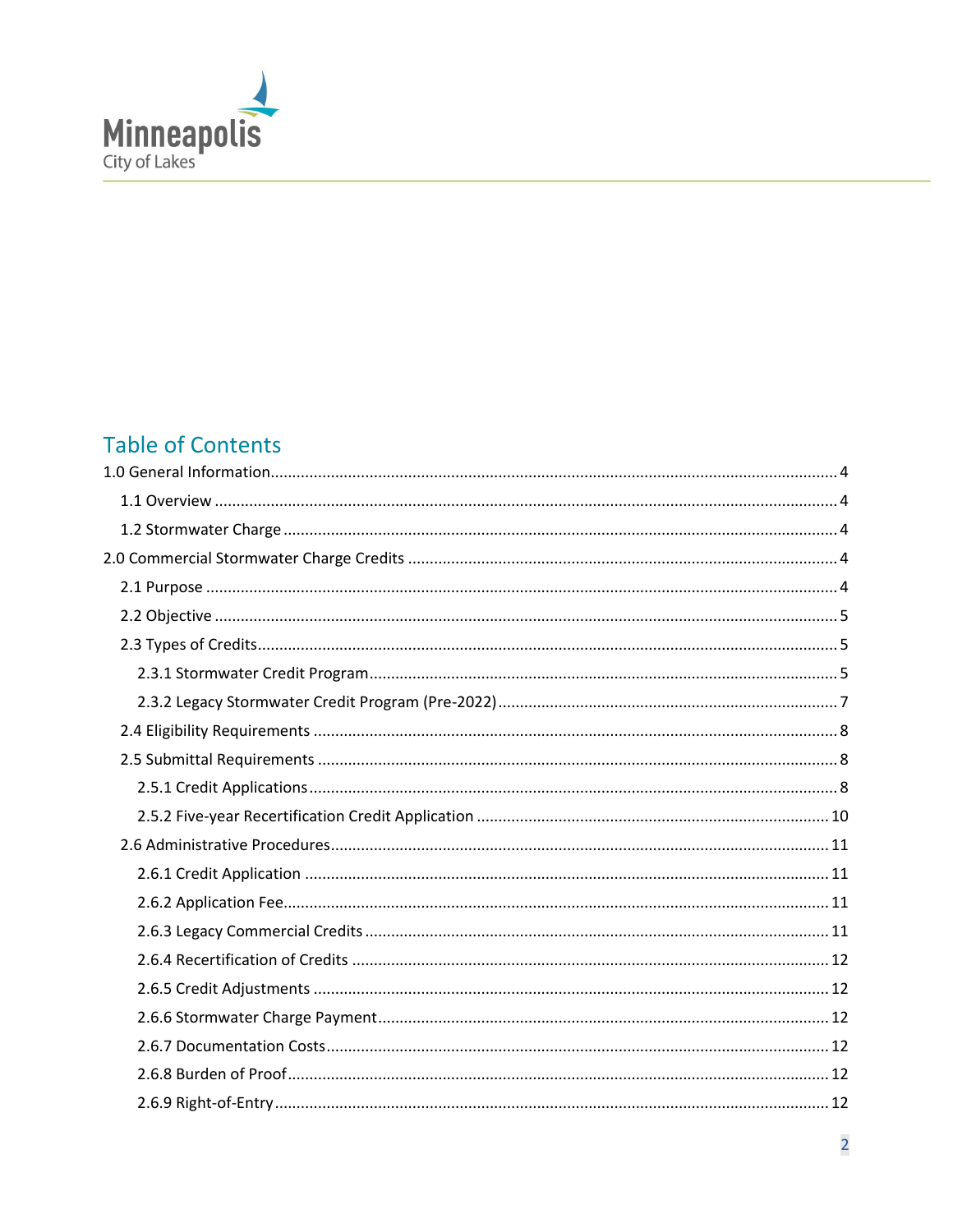

| B.1.1 Basic Winter Maintenance Plan Cover Sheet  Error! Bookmark not defined. |  |
|-------------------------------------------------------------------------------|--|
|                                                                               |  |
|                                                                               |  |
|                                                                               |  |
|                                                                               |  |
|                                                                               |  |
|                                                                               |  |

# **Tables**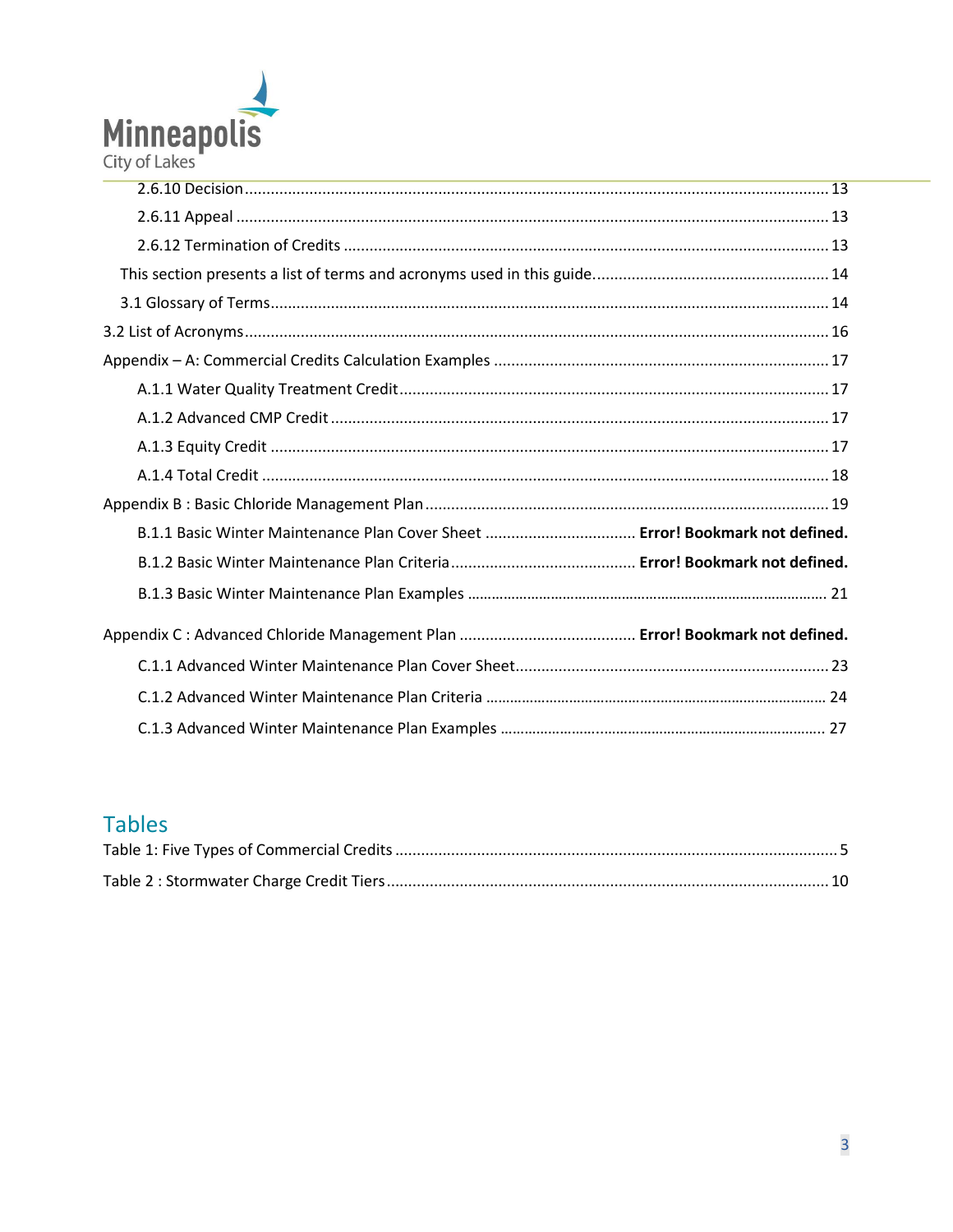

## <span id="page-3-0"></span>1.0 General Information

### <span id="page-3-1"></span>1.1 Overview

The City of Minneapolis(City) collects a stormwater utility charge that is used for stormwater management. The City sets the amount based on how much impervious area a property has. Properties that provide certain types of stormwater management may be eligible for a reduction in the stormwater charge. The reduction is referred to as the stormwater charge credit. This guide is intended to be used by potential applicants, describing the Commercial Stormwater Charge Credits (commercial credits) and the process to apply for these credits.

This Commercial Credits is applicable to all properties except for single-family homes, and triplexes.

*Note: Residential properties including single-family homes, duplexes and triplexes should refer to the Single-family Residential Credits Guide to apply for Residential Credits.*

## <span id="page-3-2"></span>1.2 Stormwater Charge

Minnesota City Council established a Stormwater Utility and stormwater charge, pursuant to Chapter 510 of the Minneapolis City Code, to provide a designated source of revenue to fund the City stormwater system's operations and maintenance and capital improvement.

The stormwater charge is based on the impervious area on a property.

The stormwater charge rate is reviewed annually and adjusted accordingly through city council.

For the purpose of this guide, the commercial credits apply to all properties, unless the property is singlefamily residential, residential duplex, or residential triplex. Single family residential, residential duplex, or residential triplex parcels may qualify under the residential credits program described in a separate guide.

Property owners who install City-approved BMPs may be eligible for a reduction in their stormwater charge through the application process described in this guide.

# <span id="page-3-3"></span>2.0 Commercial Stormwater Charge Credits

### <span id="page-3-4"></span>2.1 Purpose

The purpose of the Stormwater Credits program is to enable property owners to seek reduction in stormwater charges if approved stormwater management practices have been implemented onsite to reduce or treat runoff. The Stormwater Credit program has been revised, effective January 1, 2022.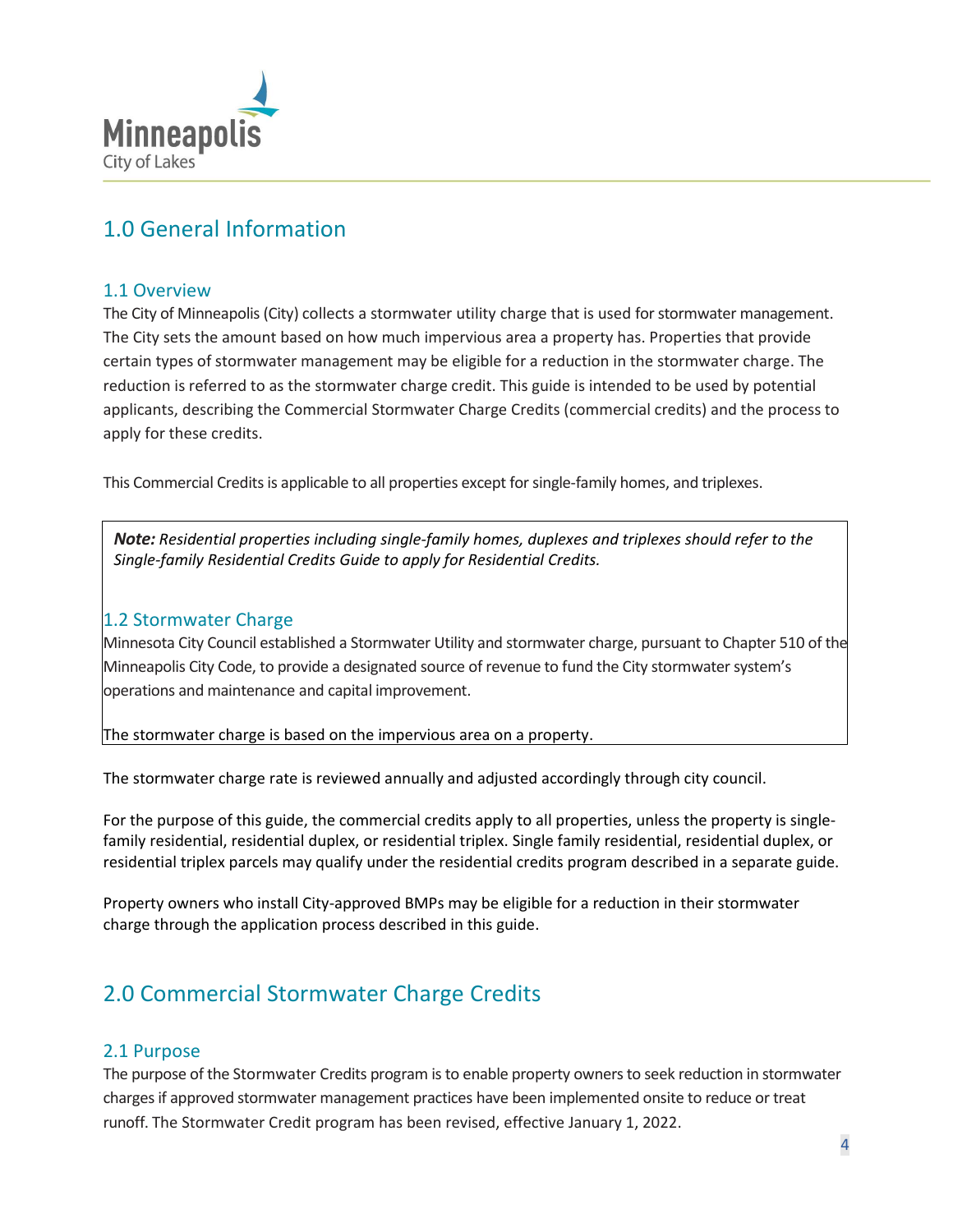

## <span id="page-4-0"></span>2.2 Objective

The key objectives of the Stormwater Credits program are as follows:

- i. Aid the City in its efforts with stormwater quality and quantity management to protect the water quality of its receiving waters and mitigate impacts of runoff.
- ii. Support the City's NPDES and MS4 stormwater (see *List of Acronyms*) permit compliance obligations.
- iii. Afford stormwater charge reduction opportunity for properties that engage in stormwater management practices to reduce the impact on the City's stormwater system and services.
- iv. Incentivize "Above and Beyond" efforts in stormwater management.

## <span id="page-4-1"></span>2.3 Types of Credits

The types of commercial credits depend on whether the credits were obtained prior to 2022 and are described as follows:

## <span id="page-4-2"></span>2.3.1 Stormwater Credit Program

The City revised the Stormwater Credits program effective January 1, 2022. Properties eligible for commercial credits may apply for one or more of the five (5) types of credits shown in Table 1. 1. The table provides a summary overview of the above-referenced five types of Commercial Credits. Additional details on each credit type are provided thereafter.

A Basic Chloride Management Plan (CMP) is required for all commercial stormwater utility credit applications. A template plan will be available on the City's website.

| No.            | <b>Credit Type</b>                         | <b>Description</b>                                                                                                                                                   | $%$ of<br><b>Stormwater</b><br><b>Charge</b> | <b>Applied to</b>                                                       |
|----------------|--------------------------------------------|----------------------------------------------------------------------------------------------------------------------------------------------------------------------|----------------------------------------------|-------------------------------------------------------------------------|
|                | Chapter 54                                 | Meet the minimum standards for<br>water quality treatment, peak<br>discharge rate control, and volume<br>control of Chapter 54 as a part of<br>development approval. | 10%                                          | Property area<br>meeting the<br>standard.                               |
| $\overline{2}$ | Advanced Chloride<br>Management Plan (CMP) | Implement a comprehensive site-wide<br>CMP that demonstrates chloride<br>reduction.                                                                                  | Up to 30%                                    | Portions of property<br>where winter site<br>management is<br>required. |

## <span id="page-4-3"></span>Table 1: Five Types of Commercial Credits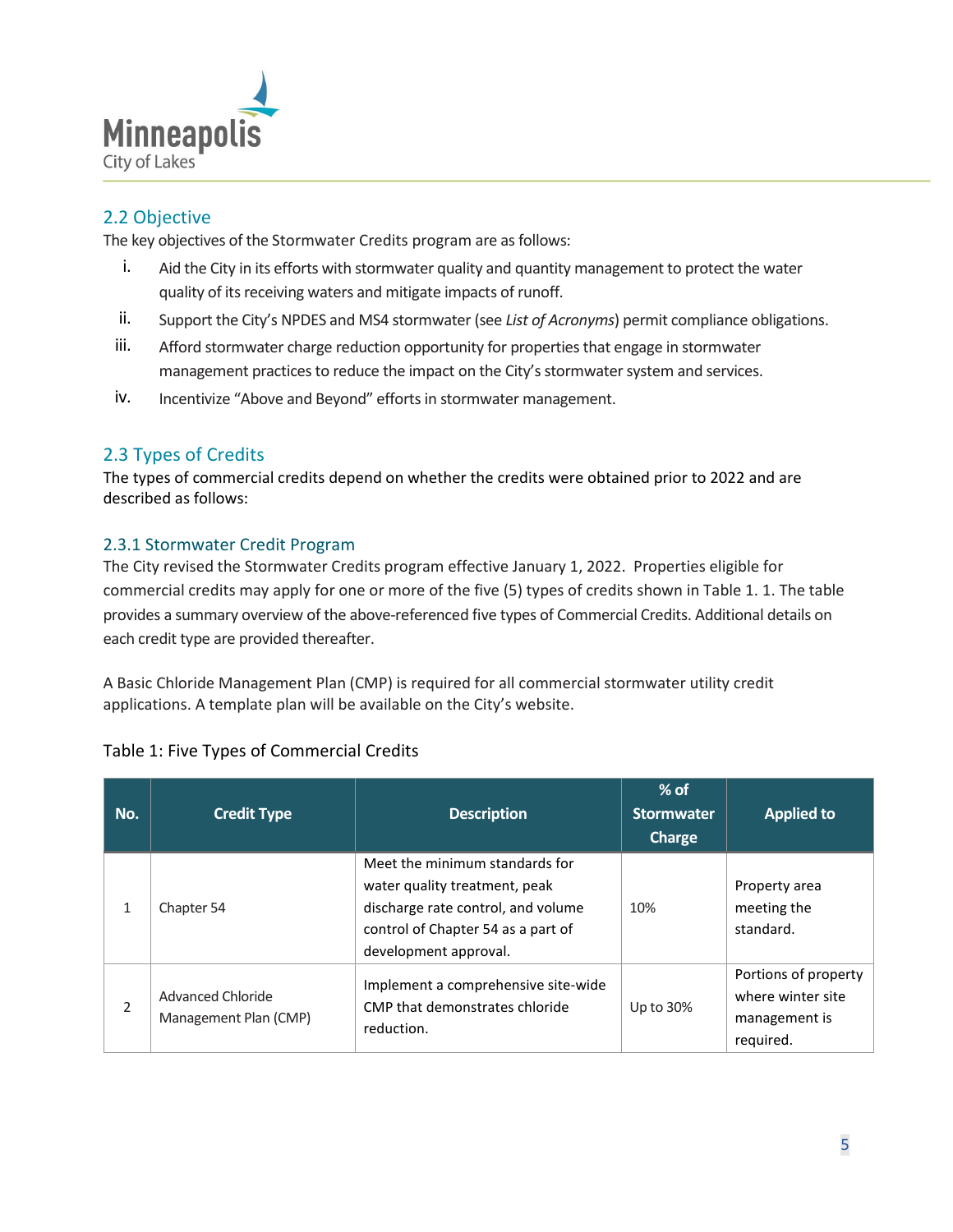

| No.            | <b>Credit Type</b>    | <b>Description</b>                                                                                                                                                                                                                                                     | $%$ of<br><b>Stormwater</b> |                                                                                |  |
|----------------|-----------------------|------------------------------------------------------------------------------------------------------------------------------------------------------------------------------------------------------------------------------------------------------------------------|-----------------------------|--------------------------------------------------------------------------------|--|
|                |                       |                                                                                                                                                                                                                                                                        | <b>Charge</b>               | <b>Applied to</b>                                                              |  |
| 3              | Voluntary/Unregulated | Voluntary BMPs (not required as a<br>a.<br>part of development) meeting<br>water quality treatment, peak<br>discharge rate control, and volume<br>control standards as outlined in<br>Chapter 54. * Only non-Chapter 54<br>properties are eligible for this<br>credit* | 50%                         | Property area<br>meeting the<br>standard.                                      |  |
|                |                       | Water quality treatment: remove<br>b.<br>at least 75% of the total<br>phosphorus (TP) on an average<br>annual basis.                                                                                                                                                   | Up to 30%                   |                                                                                |  |
| $\overline{4}$ | Above and Beyond      | Volume reduction: Capture and<br>a.<br>retain on-site 2.0" of runoff from<br>impervious surfaces                                                                                                                                                                       | 20%                         | Property area                                                                  |  |
|                |                       | Peak discharge rate control:<br>b.<br>Maintain peak discharge rates at<br>or below the pre-settlement rates<br>for the 10-, and 100-year storm<br>events                                                                                                               | 60%                         | meeting the<br>standard.                                                       |  |
| 5              | Equity                | Credit added for implementing<br>vegetated Green Stormwater<br>Infrastructure (GSI) practices on<br>properties located in Green Zones                                                                                                                                  | 10%                         | Must be associated<br>with another Credit<br>Type; cannot be<br>applied alone. |  |

#### Note:

1. For this guide, property area refers to the impervious portions of a property.

The maximum allowable aggregate commercial credit is 70% of the stormwater charge, except in locations where the Equity Credit applies, in which case the maximum allowable commercial credit is 80%. Additional information about meeting each credit requirement is as follows:

i. **Chapter 54**: A stormwater charge credit of 10% is available for properties where the applicant has implemented stormwater management facilities required by the City's Chapter 54 Stormwater Management Ordinance requirements, per the Plan Development Review (PDR) process and is deemed fully compliant with those requirements. The credit will be granted for the portion of the impervious area that drains to the stormwater management facilities.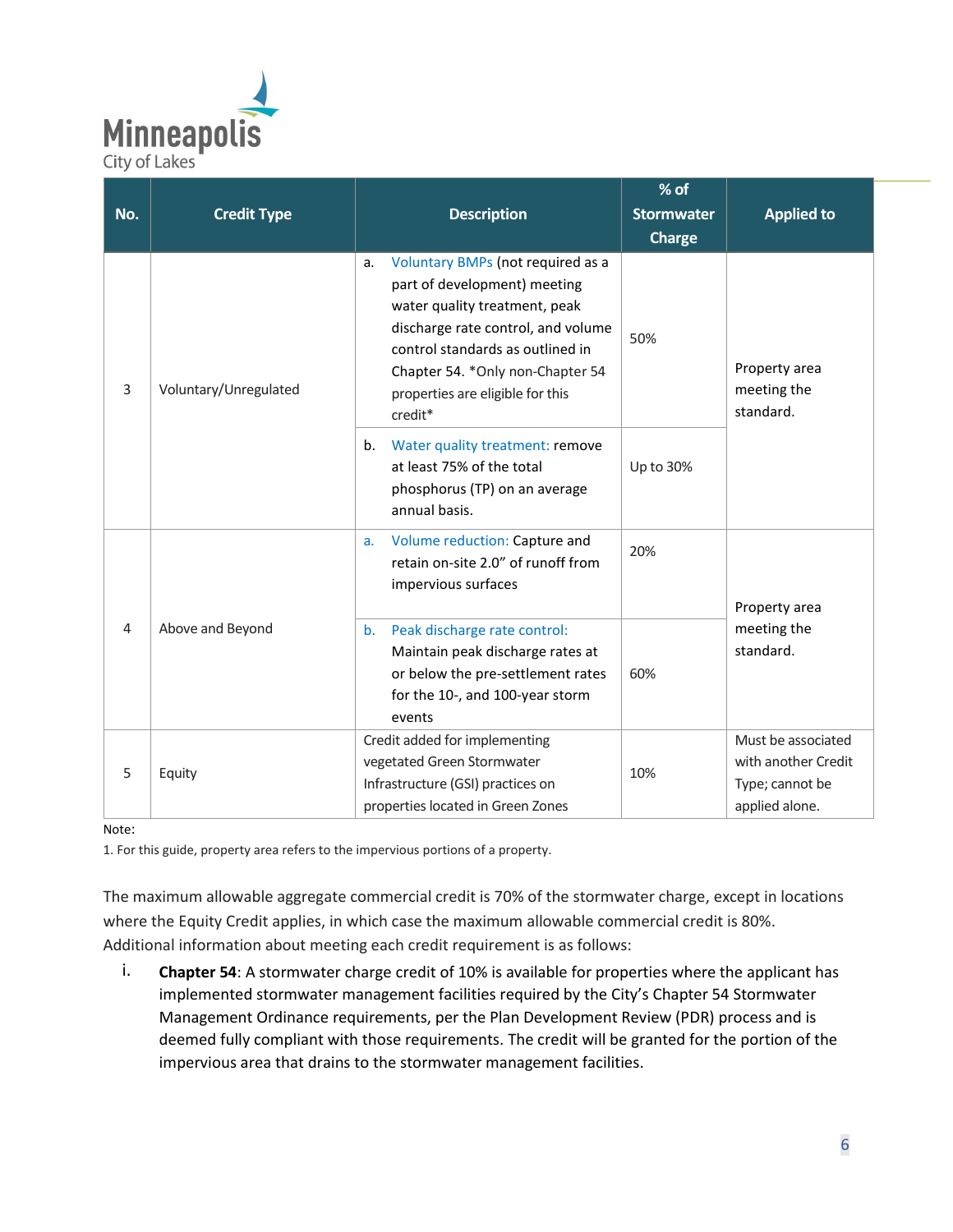

- ii. **Advanced CMP Credit**: A stormwater charge credit of up to 30% is available for properties that complete and implement an Advanced CMP on the property. The credit will be available for the portions of the site that are used for pedestrian and vehicle traffic (driveways, parking, etc.).
- iii. **Voluntary Credits**: The two types of voluntary credits are:
	- a. Voluntary Implementation of Stormwater Management Practices: A stormwater charge credit of 50% is available where the applicant can show the property meets the stormwater management that would be required under the standards of the City's Chapter 54 Ordinance but was not required as a condition of approval through the PDR process.
	- b. Water Quality Treatment (Phosphorous removal): A stormwater charge credit of up to 30% is available for properties that remove at least 75% of the total phosphorus load on an average annual basis with the use of voluntary BMPs.
- iv. **Above and Beyond Credits:** The two types of above and beyond credits are:
	- a. Volume Reduction: A stormwater charge credit of 20% will be granted for properties that are capturing and retaining onsite a minimum of 2.0 inches of runoff. This volume of water must be infiltrated or reused and fully retained onsite.
	- b. Peak Discharge Rate Control: A stormwater charge credit of 50% will be granted for properties that maintain peak discharge rates at or below the pre-settlement rates for both the 10-year and 100-year storm event.
- v. **Equity Credit**: Properties located within a **Green Zone** will be eligible for an additional 10% stormwater charge credit. This extra credit is applicable if the approved on-site stormwater management practices are vegetated. The city strongly encourages the use of native species that encourage deeper infiltration and provide pollinator habitat.

## <span id="page-6-0"></span>2.3.2 Legacy Stormwater Credit Program (Pre-2022)

Existing credit holders who were awarded commercial credits prior to January 1, 2022 may retain the following two types of commercial credits:

- i. **Quality Credits:** Quality credits approved prior to January 1, 2022 may retain up to 50% credit on the monthly stormwater charge. The amount of the quality credit applies only to the impervious area on the parcel treated by the approved stormwater management facilities.
- ii. **Quantity Credits:** Quantity credits approved prior to January 1, 2022 for those properties that retain all stormwater onsite for the 10-year design storm or 100-year design storm, may retain 50% credit or 100% credit, respectively.

These credits may be retained if the requirements described in this guide for recertification are met. If the legacy credit has been terminated, the property may apply for credit under the revised credit program rules.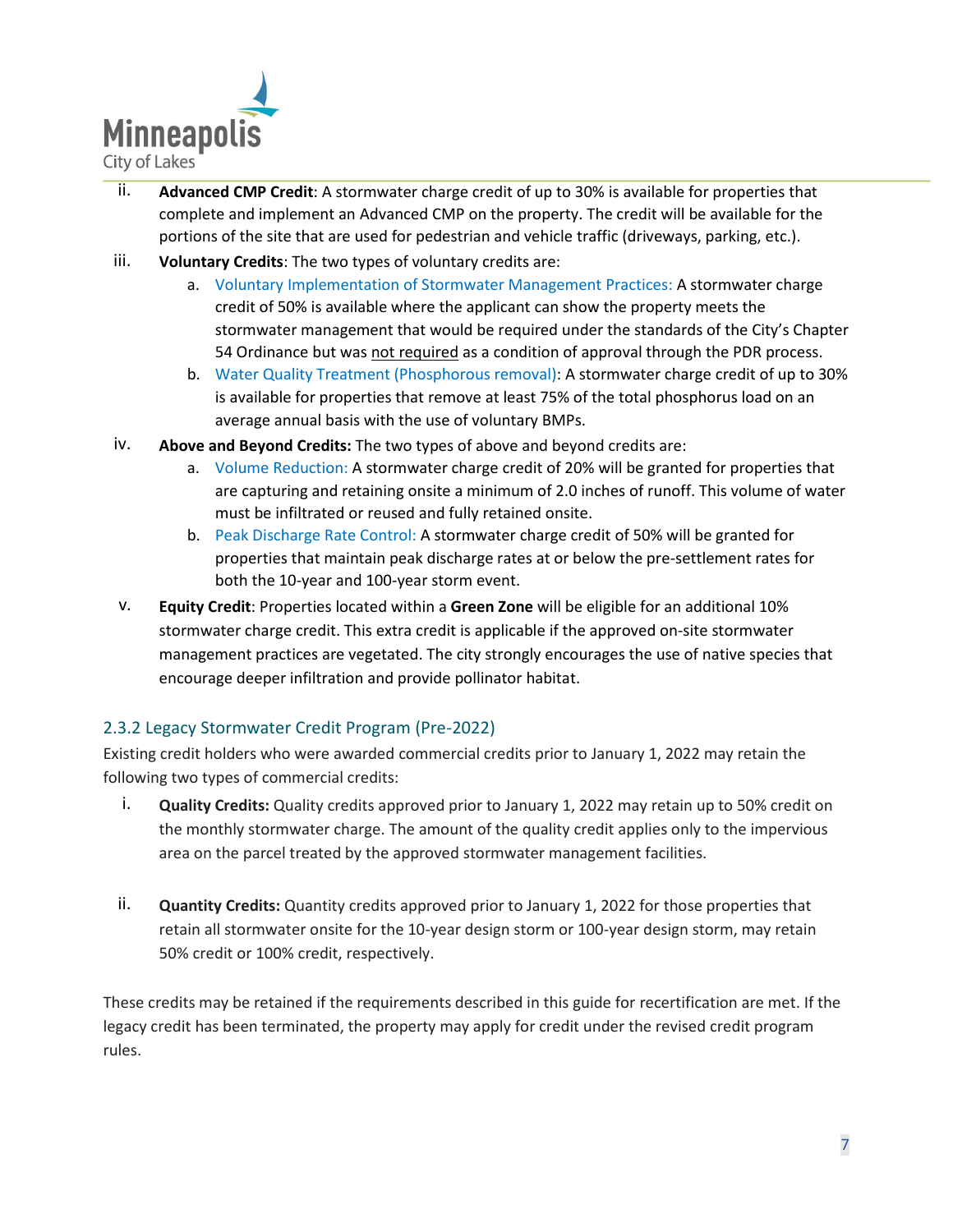

## <span id="page-7-0"></span>2.4 Eligibility Requirements

The following section presents the requirements that applicants must meet to apply for commercial credits.

## 2.4.1 Chapter 54 Regulated Properties

The following criteria must be met before a Chapter 54 regulated property may apply for a credit:

- Compliant with all Chapter 54 requirements, including post-construction requirements
- Current with utility bill

#### 2.4.2 Non-Chapter 54 Regulated Properties

- Current with utility bill
- Any construction activities onsite must be complete

#### <span id="page-7-1"></span>2.5 Submittal Requirements

The following section presents the technical documentation that applicants must submit to request commercial credits.

#### <span id="page-7-2"></span>2.5.1 Credit Applications

- Prerequisite: Basic Chloride Management Plan (CMP): A Basic CMP is required for all stormwater utility credit applications. A template plan is presented in Appendix C and is also available on the City's website.
- Supporting Documentation Requirements: The owner or their designee must provide supporting documentation on information including the following:
	- i. Basic information consisting of parcel identification number (PIN/PID), utility account number, owner name, site contact, application contact (if different from site contact), parcel address.

Technical documentation that demonstrates compliance with the stormwater charge credits being sought. These include, but are not limited to the following documents:

- a. Basic CMP
- b. Maps, plans, and diagrams detailing:
	- The drainage for the entire site including:
		- 1. Drainage area delineations to each stormwater management facility,
		- 2. Impervious area for each delineation and facility.
	- The stormwater management facilities could include the following:
		- 1. Bioretention facilities or rain gardens
		- 2. Pervious Pavement
		- 3. Green Roofs
		- 4. Wet Ponds
		- 5. Iron Enhanced Sand Filter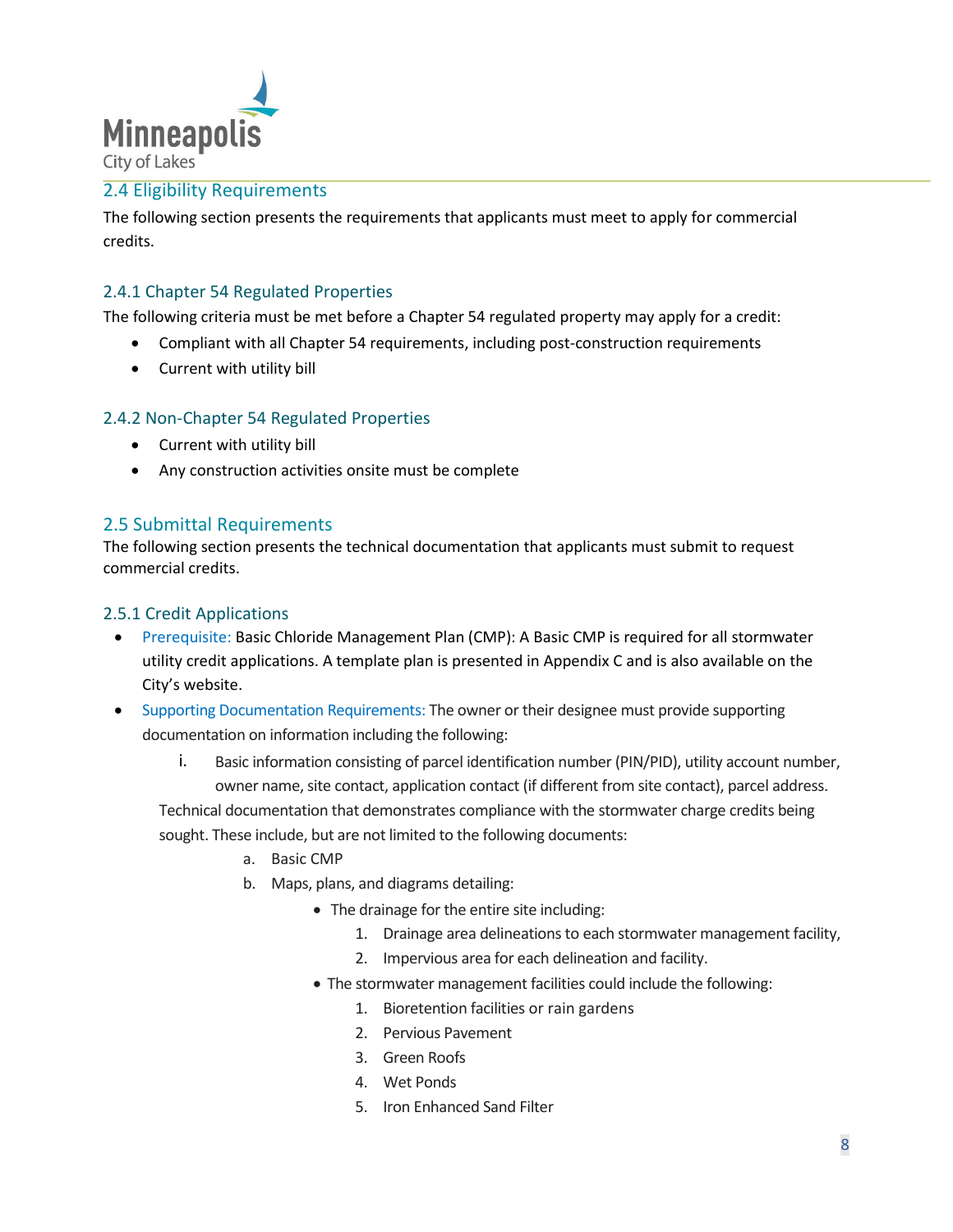

- 6. Sand Filters
- 7. Infiltration Basin
- 8. Infiltration Trench
- 9. Underground Infiltration
- All related infrastructure to the stormwater management facilities, including pre-treatment, inlets, outlets, storm pipes, manholes and underdrains
- Any connection points to the City of Minneapolis stormwater system
- c. Provide modeling information or calculations to prove that credit criteria are met as follows:
	- Water Quality Credit: Provide water quality model inputs and results using one of these models.
	- •
- 1. P8 (version 2.4 or newer)
- 2. WinSLAMM (version 9.4 or newer)
- 3. MIDS Calculator
- Rate or Volume control credits:
	- 1. HydroCAD
	- 2. XP SWMM
	- 3. EPA SWMM
	- 4. Volume control: Calculation in conjunction with HydroCAD
- d. Operations & Maintenance (O&M) Plan: Include pollution prevention practices for the properties, such as covering material storage areas.
- e. Advanced CMP (if applying for Advanced CMP Credit Type): This is separate from the Basic CMP and must demonstrate that winter maintenance practices are reducing and/or eliminating salt use in applicable areas.
- ii. The documentation that is submitted, including the detailed engineering calculations, must be signed by a certified professional with experience in stormwater management facilities.
- Certification of Information: By submitting a credit application, the applicant certifies the following:
	- o All information included as part of the application is correct.
	- o Acknowledge that the City will determine credits based on the information provided.
	- $\circ$  Affirms that the City may access the property as necessary to inspect the facility.
- Technical Review and Inspection: City will initiate the technical review of the credit's application when the City deems the credits application complete per the City's credit program submission requirements. The City will perform site inspections as part of the application review, as necessary.
- Properties Under Construction or Not Fully Functional: Commercial credits will not be provided for stormwater management practices that are under construction and/or are not fully functional and/or are not properly maintained.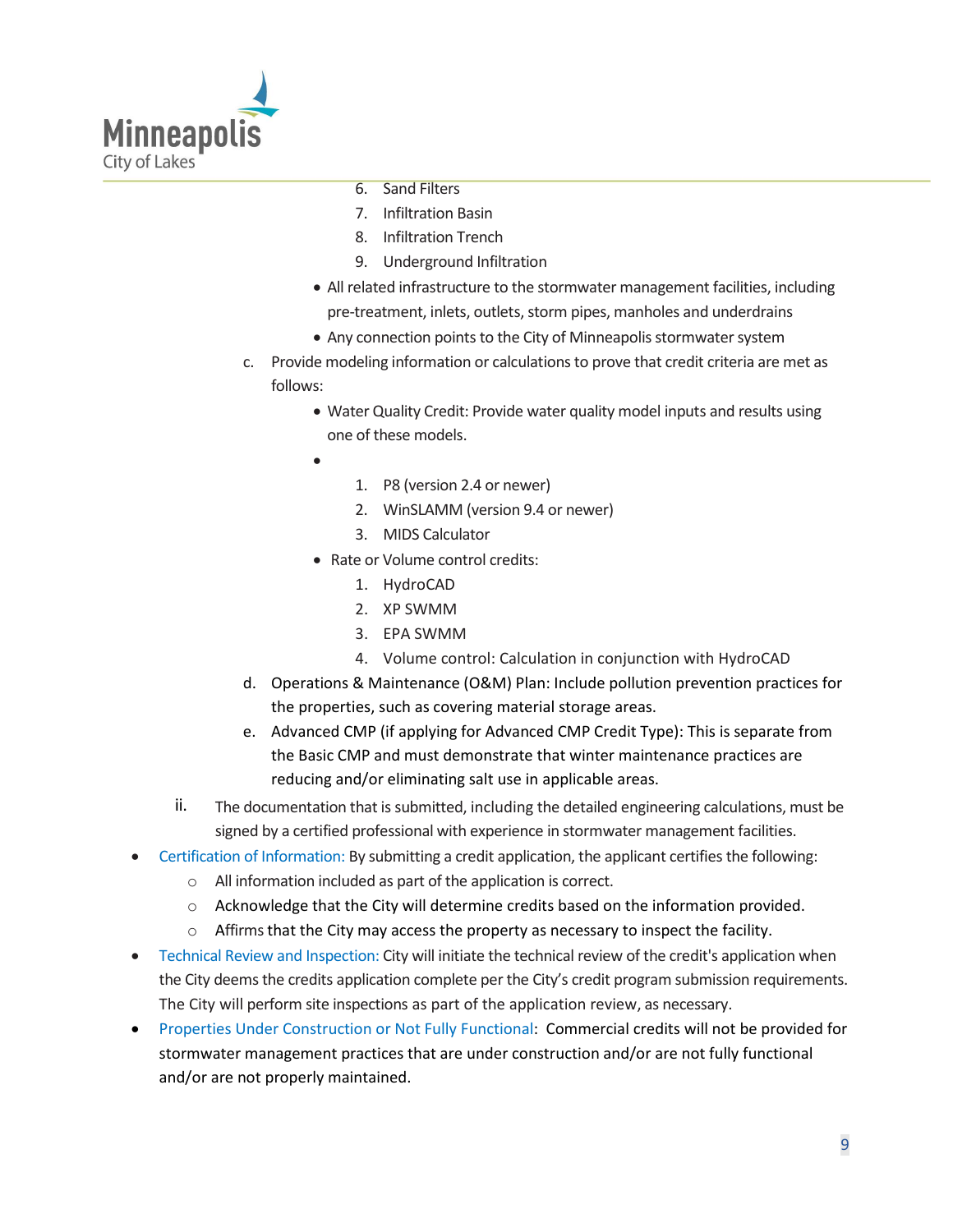

### <span id="page-9-0"></span>2.5.2 Commercial Credits Recertification Application

Commercial property credit holders are required to submit a credits recertification application once every five (5) years. The commercial stormwater charge credit recipients are categorized into the following tiers based on the amount of annual credit they receive on their stormwater charge.

| Credit Tier | <b>Credit Amount Per Year</b> |
|-------------|-------------------------------|
| Tier 1      | $$1-$1,200$                   |
| Tier 2      | \$1,201-\$5,000               |
| Tier 3      | \$5,001-\$24,000              |
| Tier 4      | $>$ \$24,000                  |

#### <span id="page-9-1"></span>Table 2 : Stormwater Charge Credit Tiers

### 2.5.3 All Applicants – Documentation Requirements

The following documentation must be submitted by All Applicants seeking credits recertification. However, these documents need not be submitted by a certified professional.

- i. An application with complete site details; address, owner, and contact information
- ii. Map detailing the site conditions, including impervious area totals, size and location of the stormwater facilities, and flow path from the impervious areas to those facilities.
- iii. Copy of the Operations and Maintenance Plan (O&M Plan)
- iv. Field documentation of the BMP pictures/video
- v. Annual inspection and maintenance records. The records should reflect that inspections were done at least annually and where appropriate, more frequently as per the O&M Plan
- vi. Chloride Management Plan

In addition to the above listed documentation that all applicants seeking recertification of credits must submit, applicants in each of the following Credits Tier, must also submit the following corresponding documents along with their commercial credits recertification application.

### 2.5.4 Tier 1 Applicants – Documentation Requirements

The following documentation must be submitted by applicants that are in Credit Tier 1:

- i. Submittals required of All Applicants (as listed in 2.5.3)
- ii. Checklist or simple form, provided by the City, for assessment for small sites/BMPs (this does not have to be completed by a certified or licensed professional)

### 2.5.5 Tier 2 Applicants – Documentation Requirements

The following documentation must be submitted by applicants that are in Credit Tier 2:

- i. Submittals required of All Applicants (as listed in 2.5.3)
- ii. A map detailing the drainage for the entire site including:
	- a. All infrastructure relating to stormwater BMPs (i.e. inlets/outlets, storm pipes, manholes, underdrains, etc.)
	- b. Any connection points to the City of Minneapolis stormwater system or discharge off-site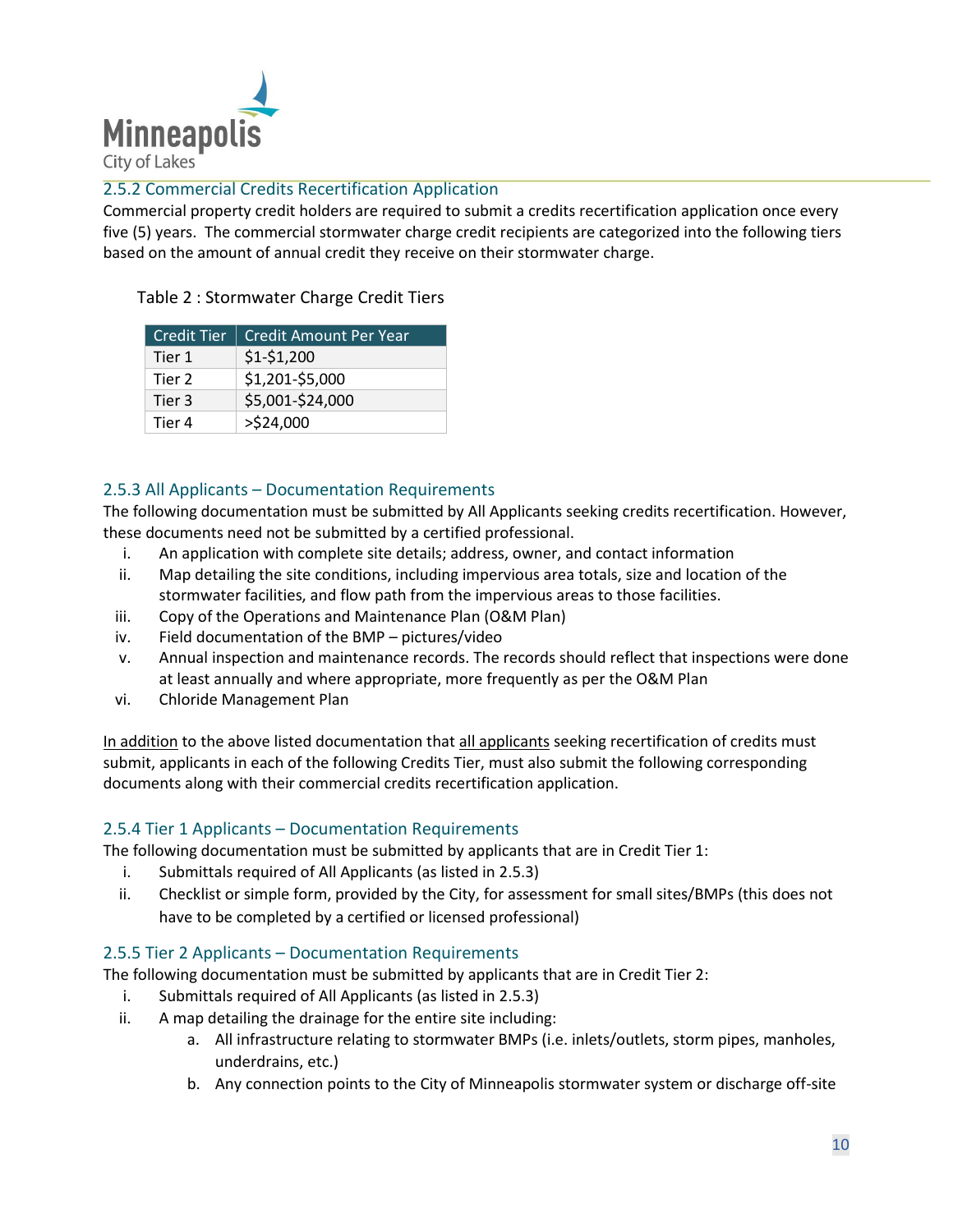

- c. Functional assessment of the BMPs, demonstrating that the BMPs are functioning as designed
- iii. Documents must be signed by a certified professional

## 2.5.6 Tier 3 Applicants – Documentation Requirements

The following documentation must be submitted by applicants that are in Credit Tier 3:

- i. Submittals required of All Applicants (as listed in 2.5.3)
- ii. Submittals required of Tier 2 Applicants (as listed in 2.5.5)
- iii. Hydraulic and hydrologic modeling demonstrating compliance (must be signed off on by a licensed professional)
- iv. If previous modeling exists, then applicants can submit that documentation with verification by a certified professional that site conditions have not changed.

#### 2.5.7 Tier 4 Applicants – Documentation Requirements

The following documentation must be submitted by applicants that are in Credit Tier 4:

- i. Submittals required of All Applicants (as listed in 2.5.3)
- ii. Submittals required of Tier 2 Applicants (as listed in 2.5.5)
- iii. Submittals required of Tier 3 Applicants (as listed in 2.5.6)
- iv. Certification by a licensed professional (engineer or landscape architect) that the stormwater facilities have been constructed and they continue to function under the standards of the stormwater charge credits program.

### <span id="page-10-0"></span>2.6 Administrative Procedures

This section presents the administrative procedures that govern the City's commercial credits program.

#### <span id="page-10-1"></span>2.6.1 Credit Application

Commercial parcels that install City-approved stormwater management facilities are eligible to apply for commercial credits. Applicants will be able to apply for commercial credits during the application period, from May through September (Commercial Stormwater Credits - [City of Minneapolis \(minneapolismn.gov\)\)](https://www.minneapolismn.gov/resident-services/utility-services/stormwater/commercial-stormwater-credits/). To request commercial credits, the property owner or the designee must submit a complete application along with all the requisite supporting submittal requirements. Applicants must submit applications and required supporting documentation through the City's website.

#### <span id="page-10-2"></span>2.6.2 Application Fee

There is no application fee for applying for commercial credits.

### <span id="page-10-3"></span>2.6.3 Legacy Commercial Credits

Differences for the legacy commercial credits include:

- Maximum credits: The maximum allowable aggregate commercial credits for legacy commercial credit holders are 100% of the monthly stormwater charge.
- Recertification: Legacy commercial credit holders will be required to recertify according to the program described in this guide.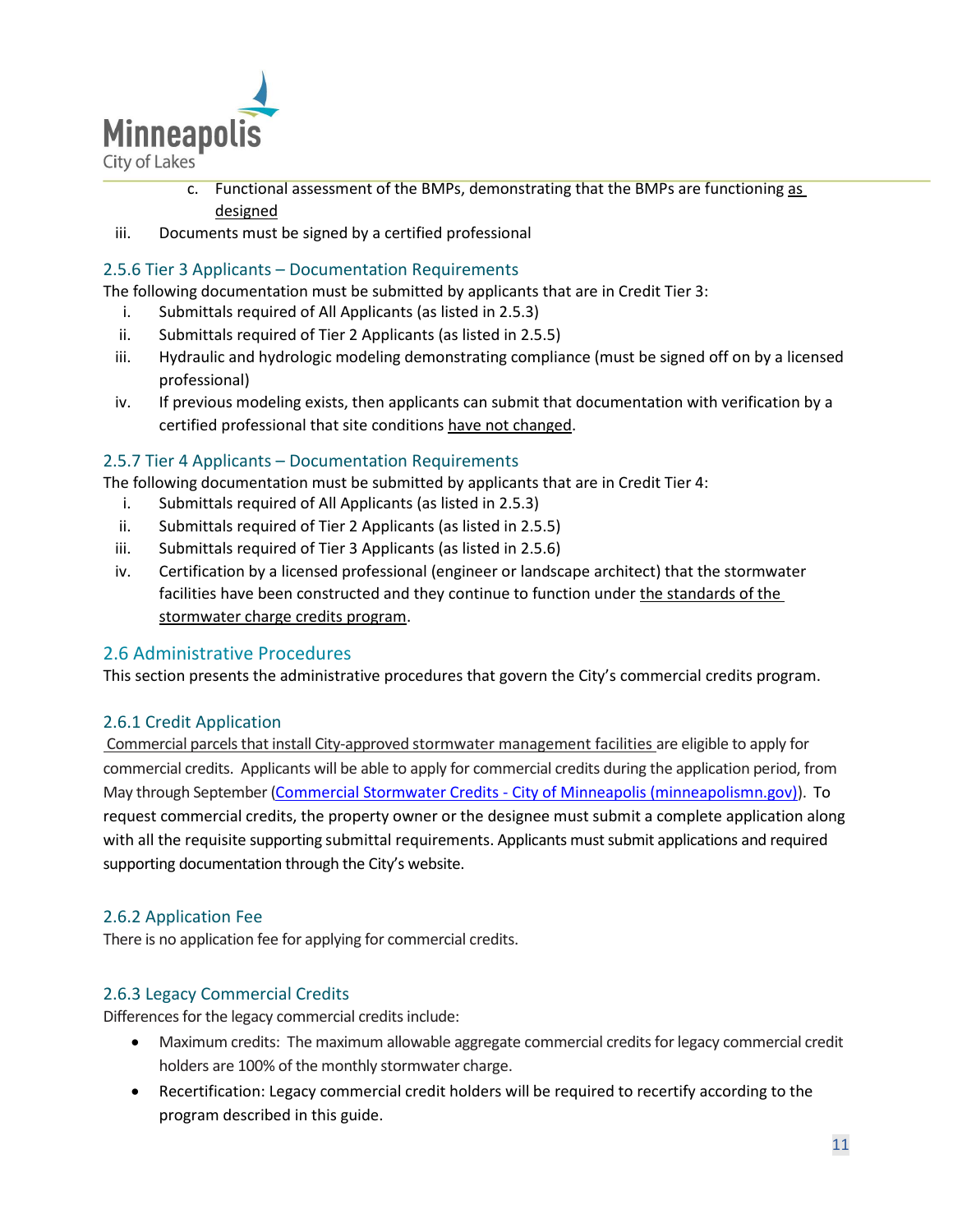

• Loss of legacy commercial credits: Legacy commercial credit holders must reapply under the current program requirements if credits are terminated for any reason as described within section 2.5.12

### <span id="page-11-0"></span>2.6.4 Recertification of Credits

The approved commercial credits are valid for a five-year  $(5)$  term, with the credits expiring on December 31<sup>st</sup> of the fifth year of the credits. Recertification of commercial credits is contingent on the applicant submitting a Stormwater Credits Recertification form (available on the City's website at: Stormwater Credits Recertification ) by **July 15th** of the calendar year in which the credits are due to expire.

For example: Properties that are awarded commercial creditsin 2022 need to submit a recertification application by **July 15, 2026**.

#### <span id="page-11-1"></span>2.6.5 Credit Adjustments

Commercial credits will be applicable only from the month in which a fully completed commercial credits application is received. There will be no retroactive stormwater charge adjustments for bills issued prior to the month of receipt of the fully completed commercial credits application.

#### <span id="page-11-2"></span>2.6.6 Stormwater Charge Payment

A pending commercial credits application shall not constitute a valid reason for non-payment of the currently assessed stormwater charge. All stormwater charges that are outstanding at the time of submission of the commercial credit's application must be paid in full prior to the City commencing the technical review. Any stormwater charges unpaid on accounts after the commercial credit is awarded will be cause for credit removal.

#### <span id="page-11-3"></span>2.6.7 Documentation Costs

The City will not reimburse any costs that the applicant incurs in the preparation of the required documentation and/or the commercial credits application package.

#### <span id="page-11-4"></span>2.6.8 Burden of Proof

The burden of proof shall be on the applicant to demonstrate the validity of the commercial credit's application and all supporting documentation consistent with the City's application and documentation requirements.

#### <span id="page-11-5"></span>2.6.9 Right-of-Entry

Following submission of a commercial credits application, the City shall have an automatic Right-of-Entry into the parcel for the sole purpose of inspecting the stormwater management facilities, or system in the parcel for which the commercial credit is requested. The City will attempt to notify the applicant prior to entering the property but may enter the property without a response from the applicant. Commercial credit holders are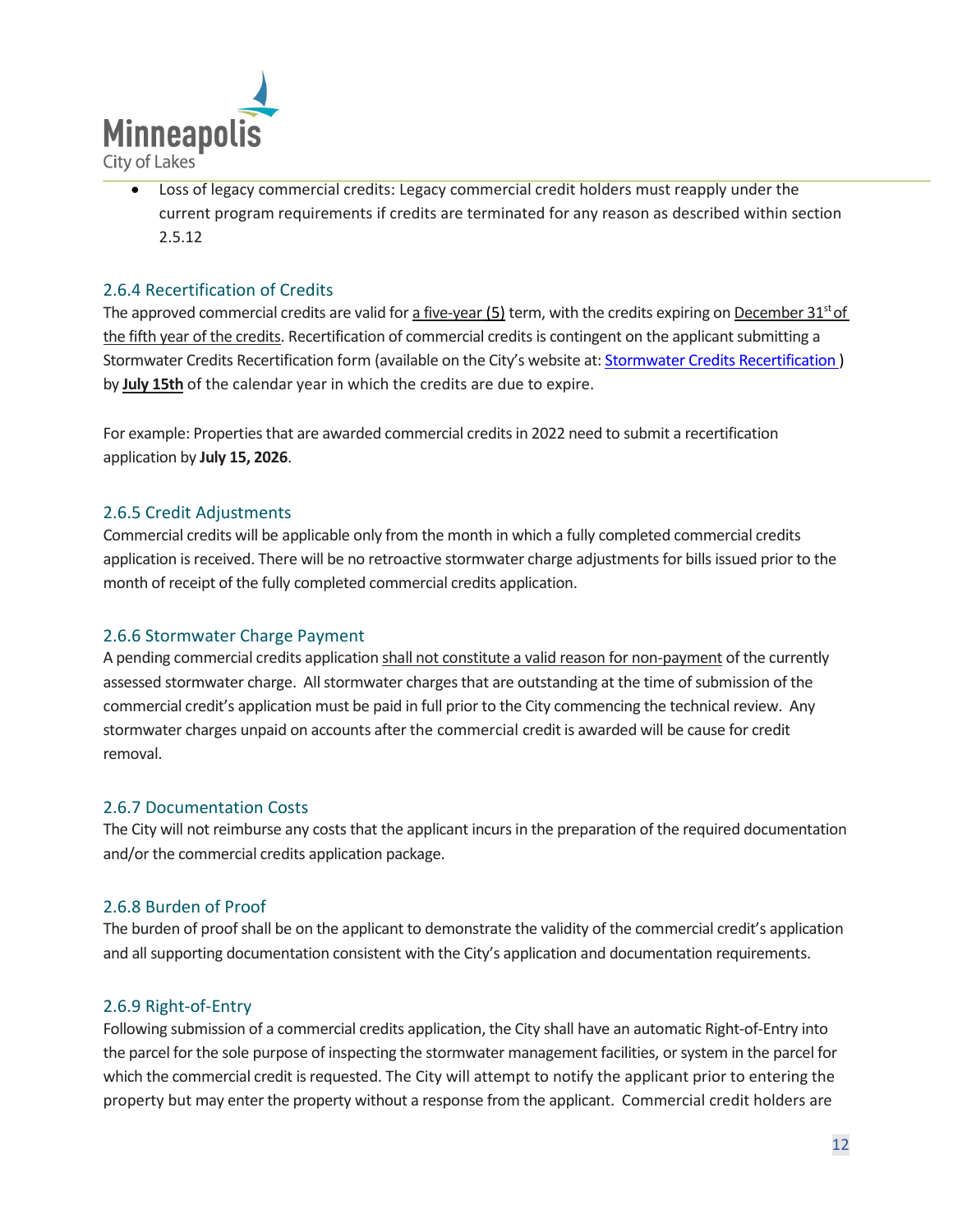

responsible for notifying the City of changes to contact information.

## <span id="page-12-0"></span>2.6.10 Decision

The City will review and send a written Decision Letter to the property owners and/or the designee within 60 days of the receipt of the fully completed credits application. The City will notify the applicant if additional review time is necessary.

## <span id="page-12-1"></span>2.6.11 Appeal

On receipt of the City's decision on the commercial credit's application, the applicant may file an appeal, should the applicant disagree with the City's decision. The applicant must file the appeal with the Director of the Department of Public Works Surface Water and Sewers. The applicant can file an appeal if the applicant disagrees with:

- i. Whether their property is entitled to a commercial credit
- ii. Whether their property is granted continuation of a commercial credit
- iii. Amount of commercial credit

The parcel owner must file a written notice of appeal to the Director at the Director's customary offices within 10 days of the notice of that determination.

## <span id="page-12-2"></span>2.6.12 Termination of Credits

The City may terminate a property's commercial credits for any of the following reasons:

- i. Property is sold or transfers ownership
- ii. Facility no longer meets the program requirements
- iii. Failure to submit a recertification application and maintenance records with the recertification by the stated deadline (applicable to commercial parcels only). If the credit holder does not submit required documentation by **July 15 of the calendar year in which the credits expire**, the existing credits on the property will be revoked on December 31 of that calendar year.
- iv. Failure to remain current with the utility account receiving the credit
- v. Property is modified or facility is removed or modified
- vi. City inspection results in a determination that facility is not functioning properly

If a commercial credit is removed, the property is eligible to reapply for a commercial credit under the most current commercial credit program standards, at the time of reapplication. Any credit awarded will not be granted retroactively before the date that the application is submitted.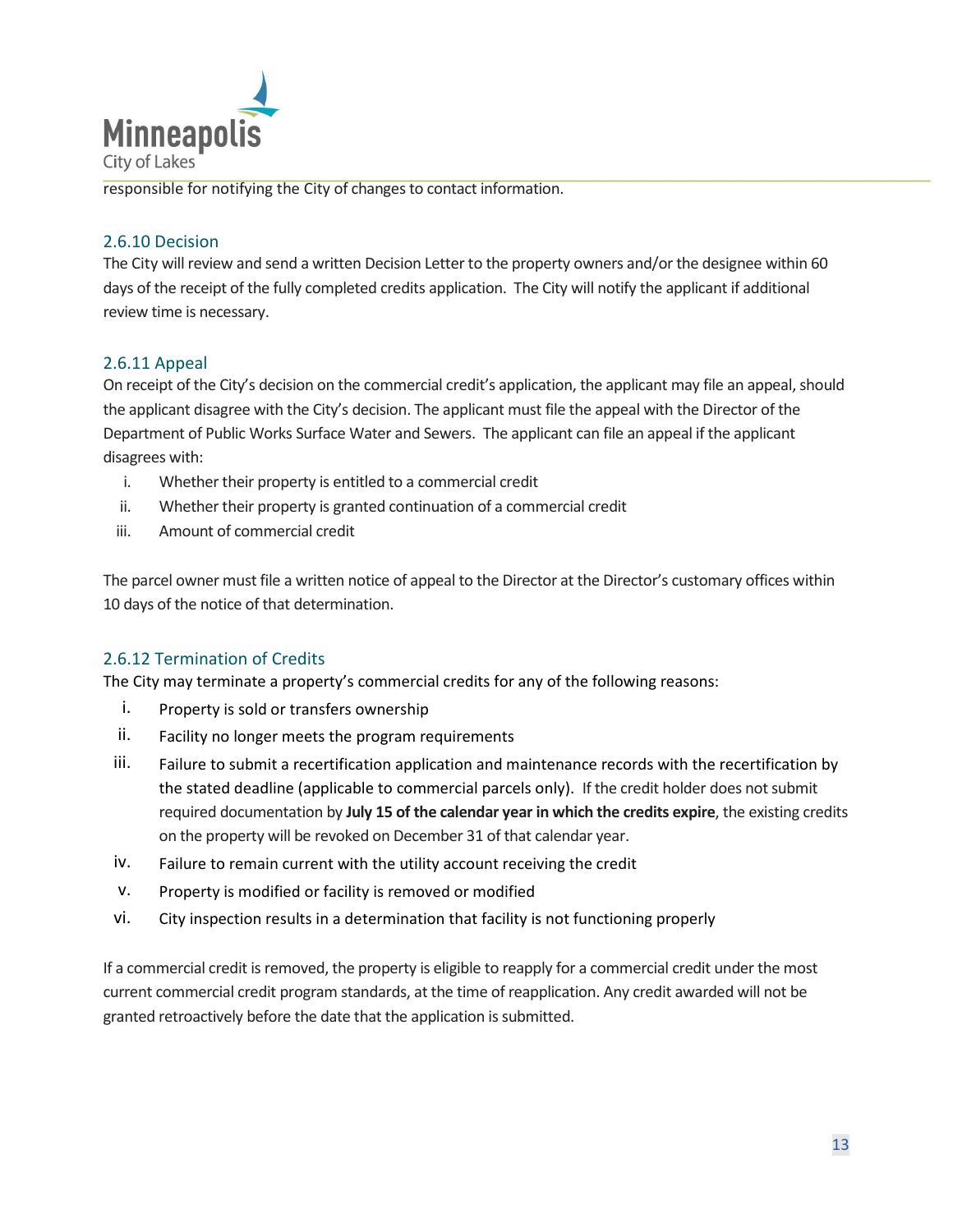

## **3.0 Terms and Acronyms**

<span id="page-13-0"></span>This section presents a list of terms and acronyms used in this guide.

## <span id="page-13-1"></span>3.1 Glossary of Terms

- i. **Applicant:** An owner of a single family residential property or commercial property in the City of Minneapolis that is seeking a Commercial stormwater charge credit.
- ii. **Commercial property:** For the purpose of this Applicant Guide, it includes all properties except single family homes, duplexes and triplexes.
- iii. **Equivalent Stormwater Unit (ESU):** A unit of measure that is equal to the average impervious area of single-family residential developed property that falls within the medium class, with a single-family detached dwelling unit located thereon and within the city's limits, as established by city council resolution or ordinance, as provided for herein.
- iv. **Equivalent Stormwater Unit Rate (ESU Rate):** The storm sewer charge imposed on single-family residential developed property within the medium class, as established by city council resolution or ordinance, as provided herein.
- v. **Green Zone** is a place-based policy initiative aimed at improving health and supporting economic development using environmentally conscious efforts in communities that face the cumulative effects of environmental pollution, climate change, as well as social, political and economic vulnerability. Green Zones in Minneapolis are defined by the Office of Sustainability and can be found on the City's website.
- vi. **Impervious Area** means the number of square feet of hard surface areas that either prevent or retard the entry of water into the soil matrix, as it entered under natural conditions as undisturbed property, and/or cause water to run off the surface in greater quantities or at an increased rate of flow from that present under natural conditions as undisturbed property, including, but not limited to, roofs, roof extensions, driveways, pavement and athletic courts.
- vii. **Other residential developed property:** For the purposes of commercial credits, developed property upon which multi-family dwellings with four (4) or more units are located.
- viii. **Runoff Coefficients:** Numbers approved by the city council that are used to estimate the impervious area for each non-single family classified property.
- ix. **Single-family residential developed property:** For the purposes of Residential Credits, single-family residential developed property refers to developed property upon which single-family homes, duplexes and triplexes are located.
- x. **Stormwater Charge:** A charge authorized by Chapter 510 of Minneapolis Code of Ordinance, Minnesota Statutes 2004, Section 444.075, and other applicable law, and further as set forth in resolution or ordinance heretofore or hereafter adopted or hereafter amended by the city council, which is established to pay operation and maintenance, costs of capital improvements, debt service associated with the stormwater management system and other costs included in the operating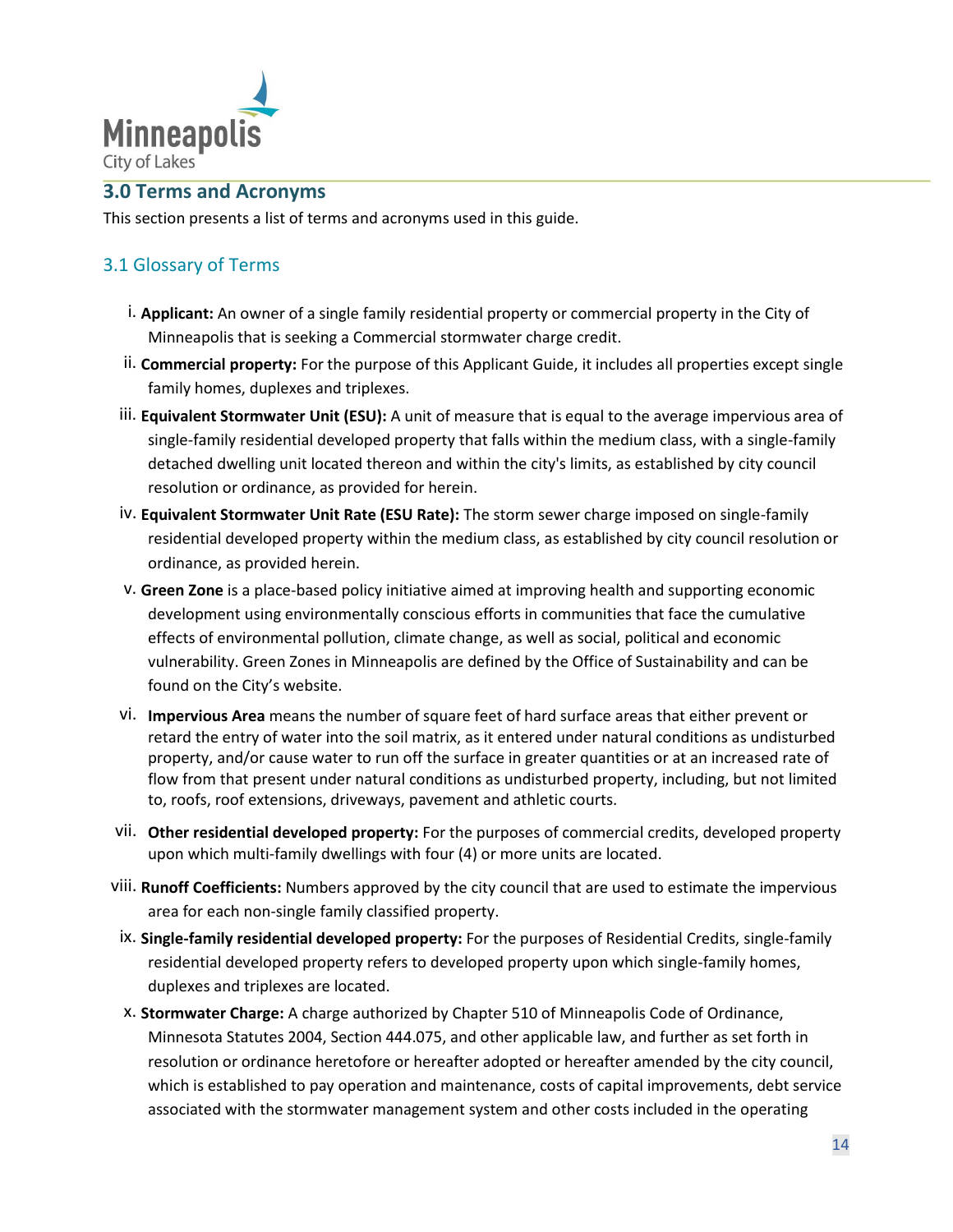

#### budget.

- xi. **Stormwater Charge Credits:** A system of credits, which may reduce a property's stormwater charge that is imposed on developed or undeveloped property.
- xii. **Surface Waters:** Receiving water bodies including lakes, rivers, creeks, and wetlands.
- xiii. **Undisturbed property:** Real property that has not been altered from its natural condition in a manner that disturbed or altered the topography or soils on the property to the degree that the entrance of water into the soil matrix is prevented or retarded.
- xiv. **Vacant land:** Real property upon which there is no structure, as shown in the records of the city assessor's office, which is not designed for or regularly used for commercial or residential purposes, and which is not used in connection with another piece of property. Vacant land includes undisturbed property and land with no building used as a community garden.
- xv. **Water Quality:** Stormwater runoff characteristics resulting from a land disturbing activity that relate to the chemical, physical, biological, or radiological integrity of water.
- xvi. **Water Quantity:** Stormwater runoff characteristics that relate to the rate and volume of the stormwater discharged resulting from land disturbing activities.

## 3.2 List of Acronyms

- i. BMP Best Management Practices
- ii. CMP Chloride Management Plan
- iii. ESU Equivalent Stormwater Unit
- iv. MIDS Minimal Impact Design Standards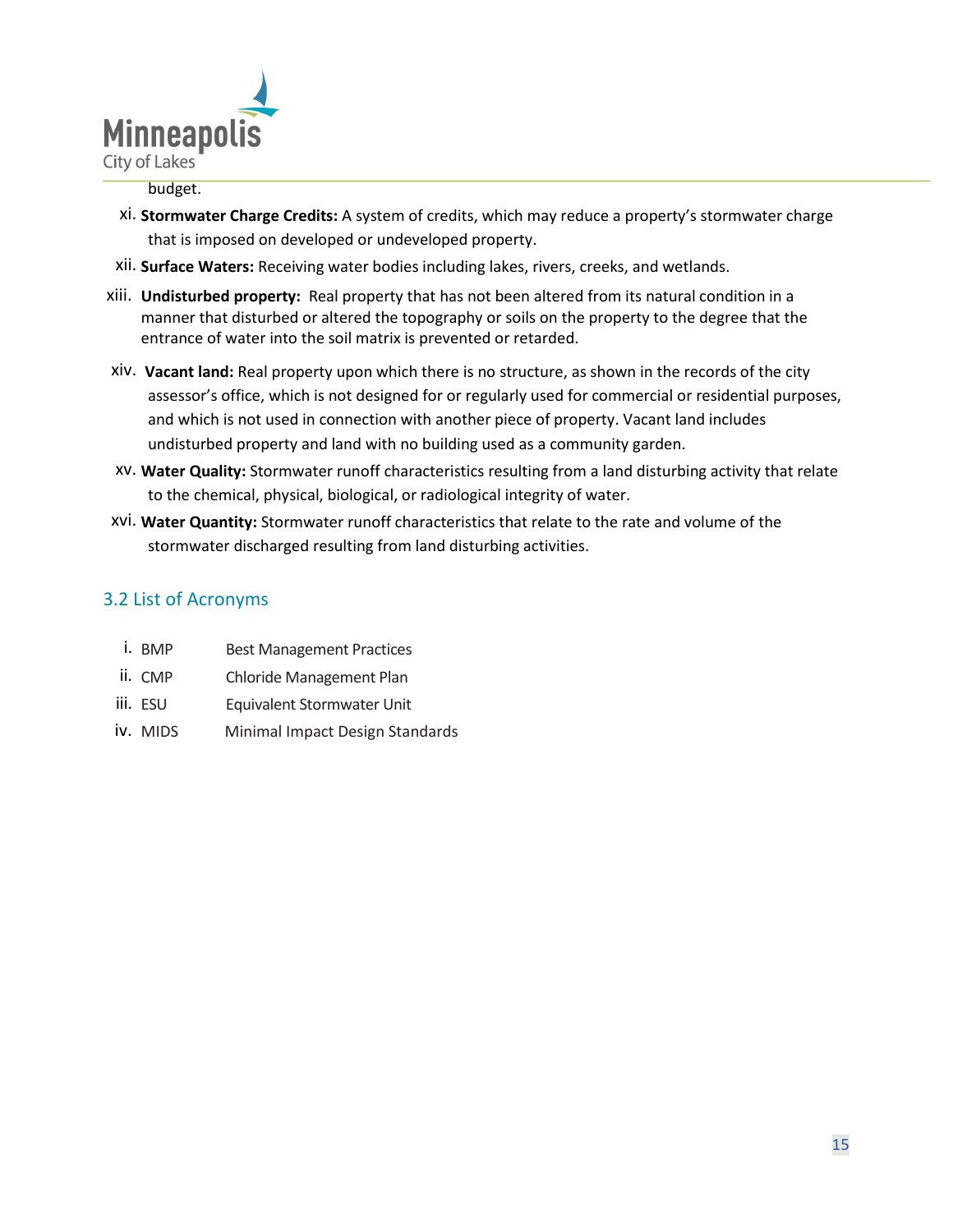

## <span id="page-15-0"></span>3.2 List of Acronyms

- BMP Best Management Practices
- CMP Chloride Management Plan
- ESU Equivalent Stormwater Unit
- MIDS Minimal Impact Design Standards
- MPCA Minnesota Pollution Control Agency
- MS4 Municipal Separate Stormwater System
- NPDES National Pollutant Discharge Elimination System
- PDR Preliminary Development Review
- SSAt Smart Salting Assessment Tool
- SWS Surface Water and Sewers
- TP Total Phosphorus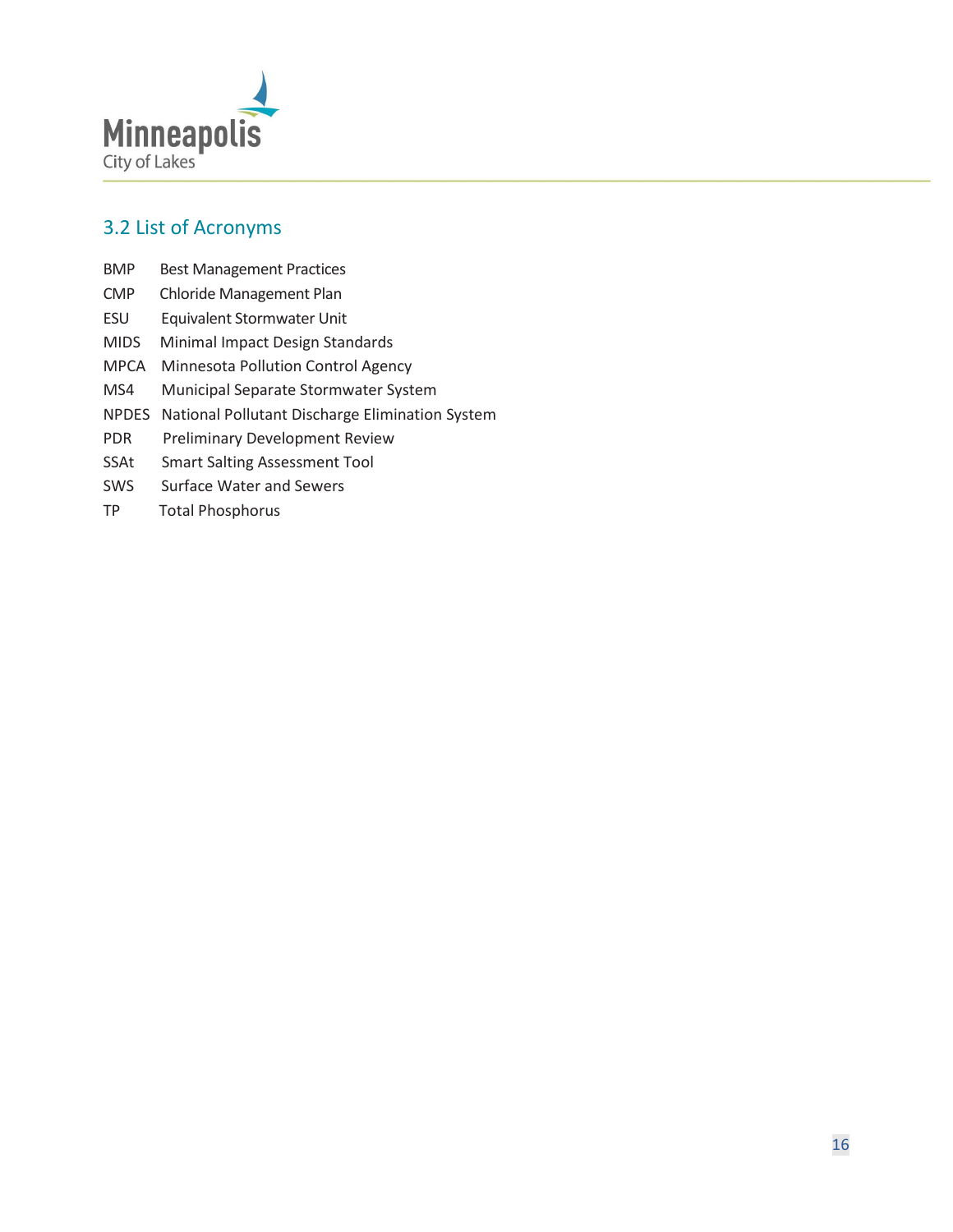

# <span id="page-16-0"></span>Appendix – A: Commercial Credits Calculation Examples

The following examplesillustrate the calculation procedures that would be applied in the assessment of monthly stormwater charges ifstormwater charge credits are approved for a parcel. This method may also be used to calculate other credits in conjunction with the current utility rate. The 2021 rate was \$13.62 per Equivalent Stormwater Unit (ESU), where one ESU is 1,530 sq. ft.

## <span id="page-16-1"></span>A.1.1 Water Quality Treatment Credit

The following example shows the credit calculation and the billable monthly stormwater charge for a parcel that is granted a water quality treatment credit for a stormwater facility that removes 75% total phosphorus (TP) from the entire impervious area on a property.

- i. Monthly stormwater charge (*without commercial credits*) = \$1,362.00
- ii. Approved water quality treatment credit: 30%
- iii. Monthly water quality treatment credit:  $30\% \times 51,362.00 = 5408.60$
- iv. Monthly stormwater charge (*after applying water quality treatment credits*): \$1,362.00 \$408.60 = \$953.40

## <span id="page-16-2"></span>A.1.2 Advanced CMP Credit

The following example shows the credit calculation and the billable monthly stormwater charge for a parcel that is awarded a 30% advanced CMP credit for the walkways and parking lot that consist of 76,500 sq. ft., or half of the property's impervious area.

- i. Monthly stormwater charge (*without commercial credits*) = \$1,362.00
- ii. Impervious area treated by the stormwater facility =  $76,500$  sq. ft.
- iii. Approved advanced CMP credit: 30%
- iv. Monthly advanced CMP credit: 76,500 sf x 30% x \$13.62 / 1,530 sf= \$204.30
- v. Monthly stormwater Charge (*after applying advanced CMP credits*): \$1,362.00 \$102.15 = \$1157.70

### <span id="page-16-3"></span>A.1.3 Equity Credit

The following example shows the credit calculation and the billable monthly stormwater charge for a parcel that is granted the equity credit in addition to a water quality treatment credit for the treating all impervious area on the property.

- i. Monthly stormwater charge (*without commercial credits*) = \$1,362.00
- ii. Approved water quality treatment credit: 30%
- iii. Approved equity credit: 10%
- iv. Monthly commercial credit: (30% + 10%) x \$1,362.00 = \$544.80
- v. Monthly stormwater charge (*after applying water quality treatment credit and equity credit*):  $$1,362.00 - $544.80 = $817.20$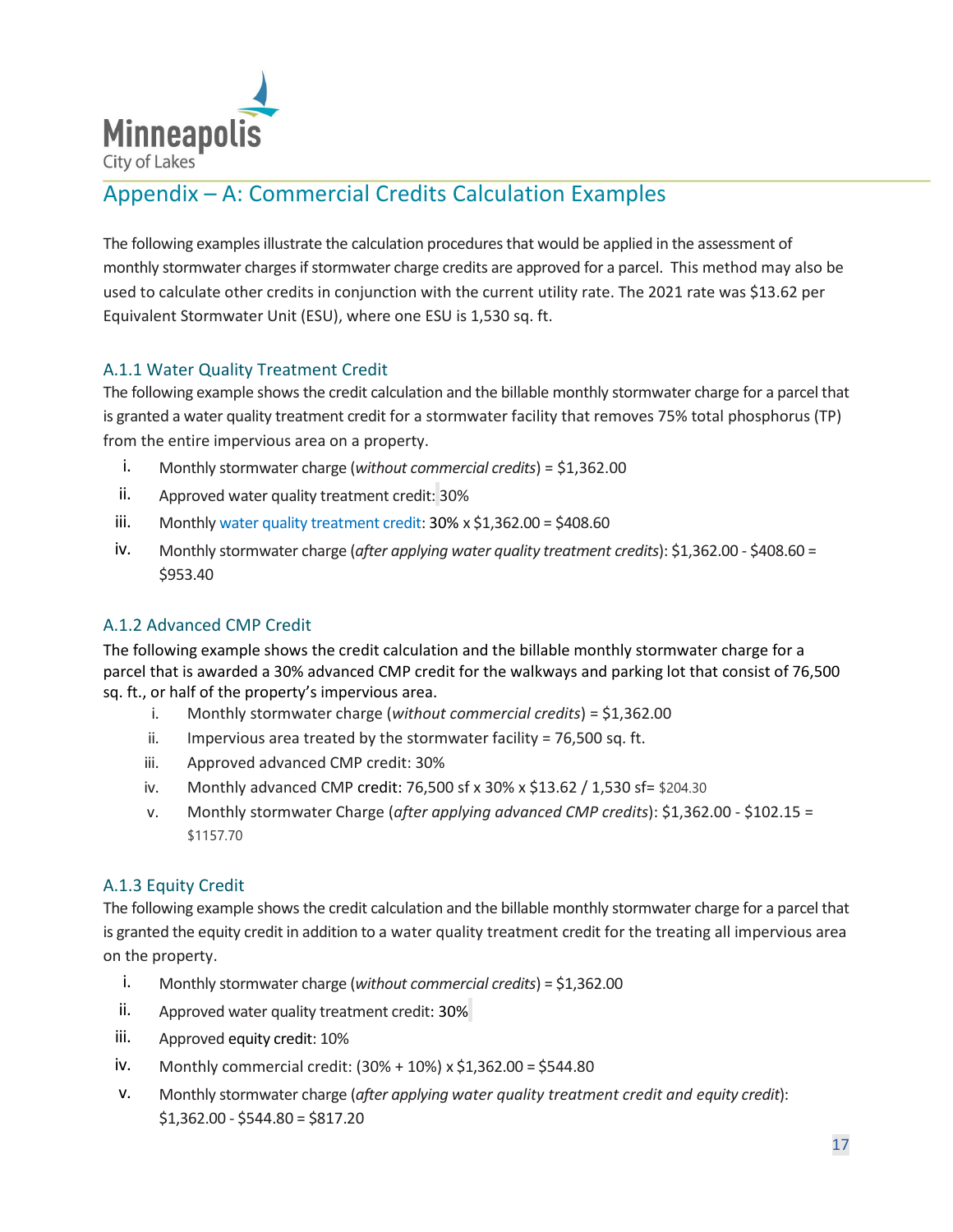

## <span id="page-17-0"></span>A.1.4 Total Credit

The following example shows the credit amount calculation and the billable monthly stormwater charge for a parcel that is granted water quality treatment credit, advanced CMP credit, and equity credit discussed in previous examples.

- i. Monthly stormwater charge (*without commercial credits*) = \$1,362.00
- ii. Approved water quality treatment credit: 30%
- iii. Approved advanced CMP credit: 30%
- iv. Approved equity credit: 10%
- vi. Aggregate of all approved credits: \$204.30 + \$544.80 = \$749.10
- vii. Monthly stormwater charge (*after applying all approved credits*): \$1,362.00 \$749.10 = \$612.90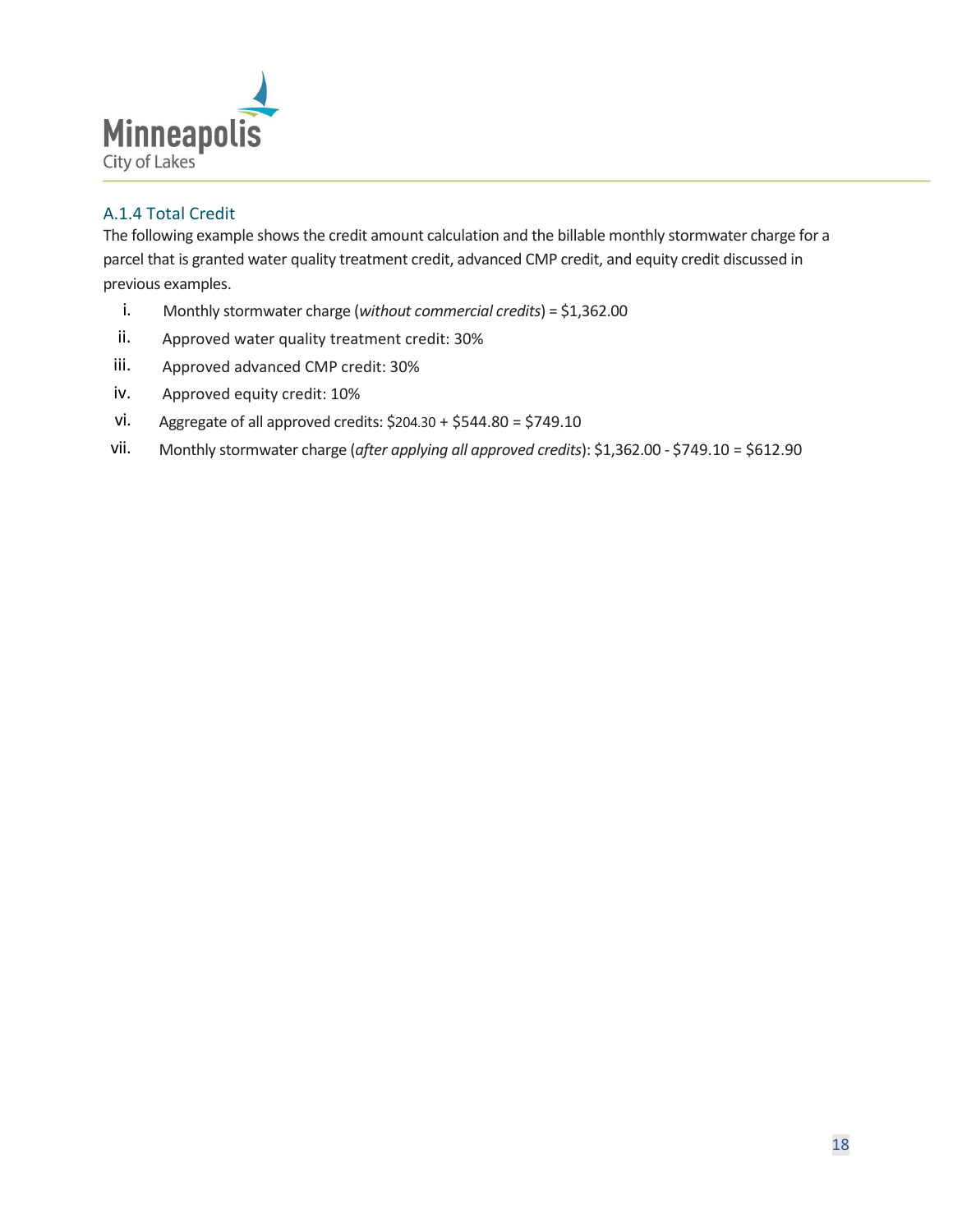

## <span id="page-18-0"></span>Appendix B : Basic Chloride Management Plan

Purpose: This form provides an example template for meeting the prerequisite requirement of a chloride management plan. Due to the toxic nature and limited treatment options for chlorides, all properties applying for a stormwater charge credit must provide the minimum level of chloride management reported in their CMP. Properties that go above the basic plan to demonstrate substantial reduction in chloride use in their winter maintenance may be eligible for the enhanced chloride management plan credit type.

## B.1.1 Basic Winter Maintenance Plan Cover Sheet

Date:

Property Manager Name:

Name of Development:

Address of Development:

Watershed:

Winter Maintenance Management Plan Used:

☐ Basic

☐ Advanced

I will work to reduce salt use at this location to protect our natural resources.

Signed:  $\Box$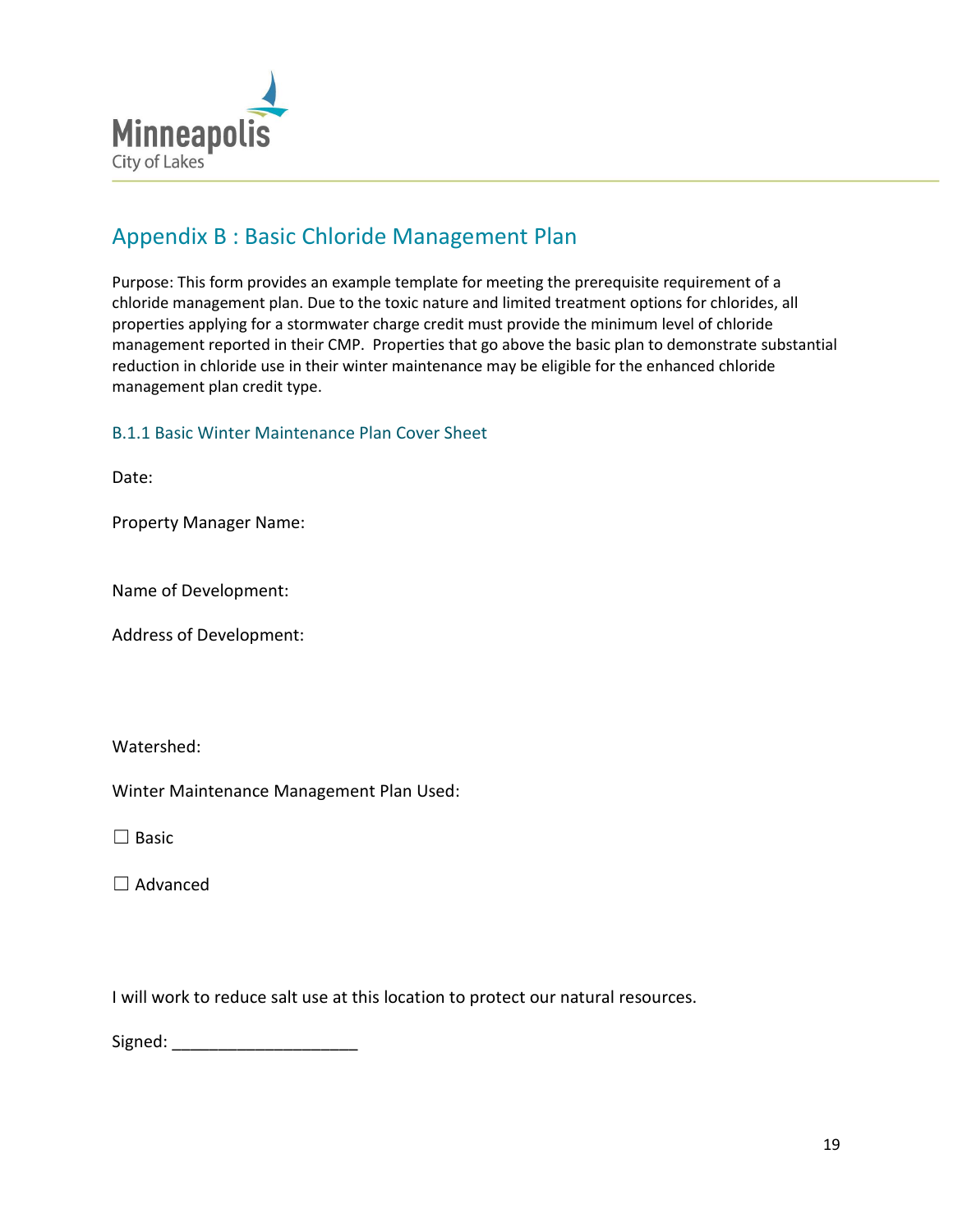

## B.1.2 Basic Winter Maintenance Plan Criteria

#### **Required information:**

 $\sqrt{2}$  Individual responsible for the winter maintenance at this site

- o Name:
- o Relation to property:
- o Phone number:
- o Email:

 $\sqrt{2}$  Fill out Salt Stewardship Pledge – [Minneapolis Salt Mini-Course](https://www2.minneapolismn.gov/government/programs-initiatives/environmental-programs/salt/)

- o Go through the Salt Mini-Course and fill out the pledge
- $\circ$  Proof of pledge from at least one person involved in winter maintenance operations at this site

 $\heartsuit$  Smart salting certificate of at least one person involved in winter maintenance operations at this site**:** 

- o Name:
- o Company:
- o Phone number:
- o Email:
- o Proof of Certificate:

\*MPCA list of [certified applicators](https://www.pca.state.mn.us/water/hire-certified-applicator)

[\\*MPCA-approved salt training calendar](https://www.pca.state.mn.us/water/smart-salting-training-calendar/2021-06)

#### **Recommended:**

Other low-salt practices (as described in Advanced Plan)

[\\*Parking lot manual](https://www.pca.state.mn.us/sites/default/files/p-tr1-10.pdf) (includes recommended practices for lowering salt use).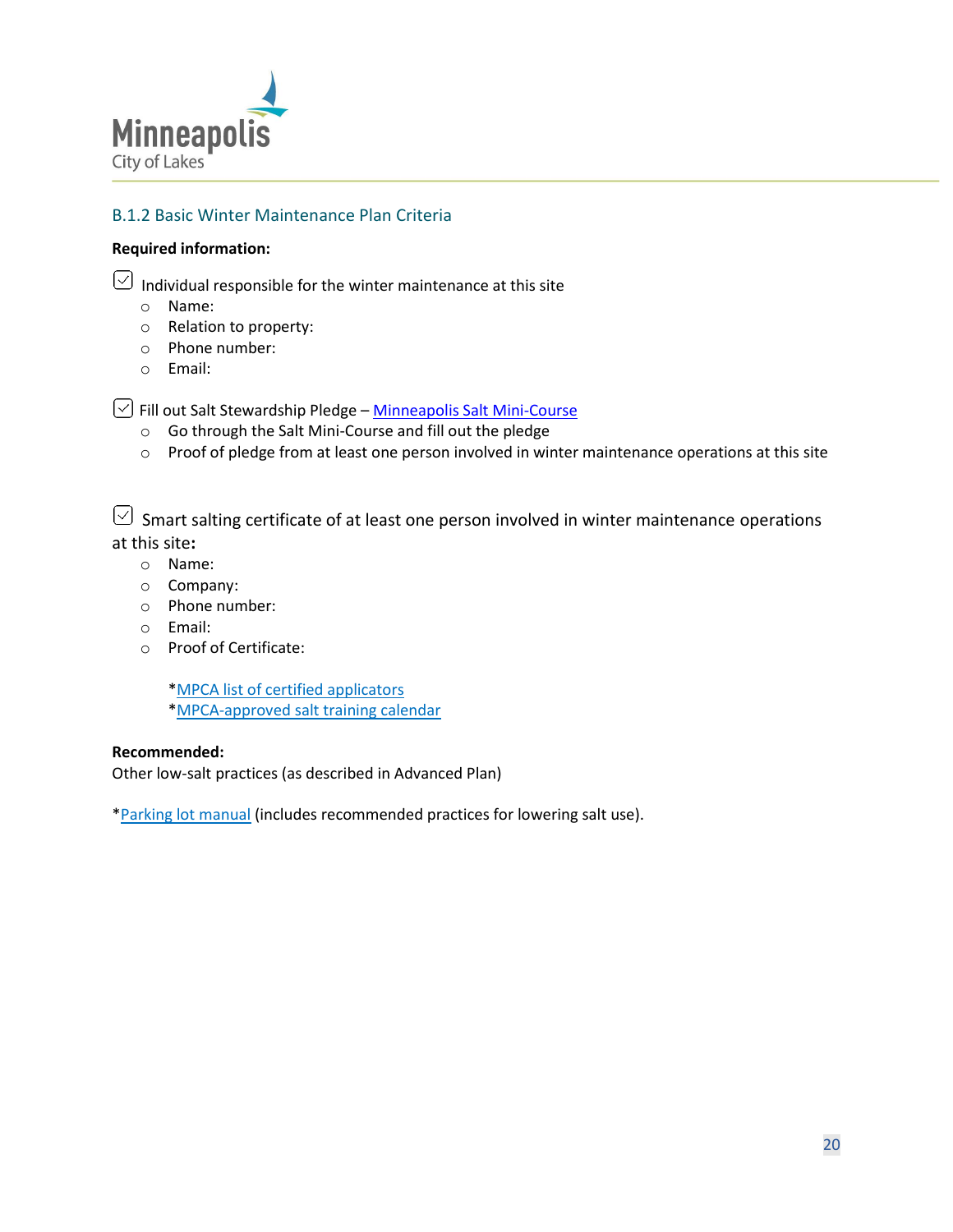

## B.1.3 Basic Winter Maintenance Plan Example

**Property Manager Name:** Julie Jones

**Name of Development:** Park N Ride West

**Address of Development:** 123 main street, Wayzata MN 55391

**Date:** 7/3/21

**Watershed:** Minnehaha Creek

**Winter Maintenance Management Plan Used:** Basic

I will work to reduce salt use at this location to protect our natural resources.

**Signed:** *Julie Jones*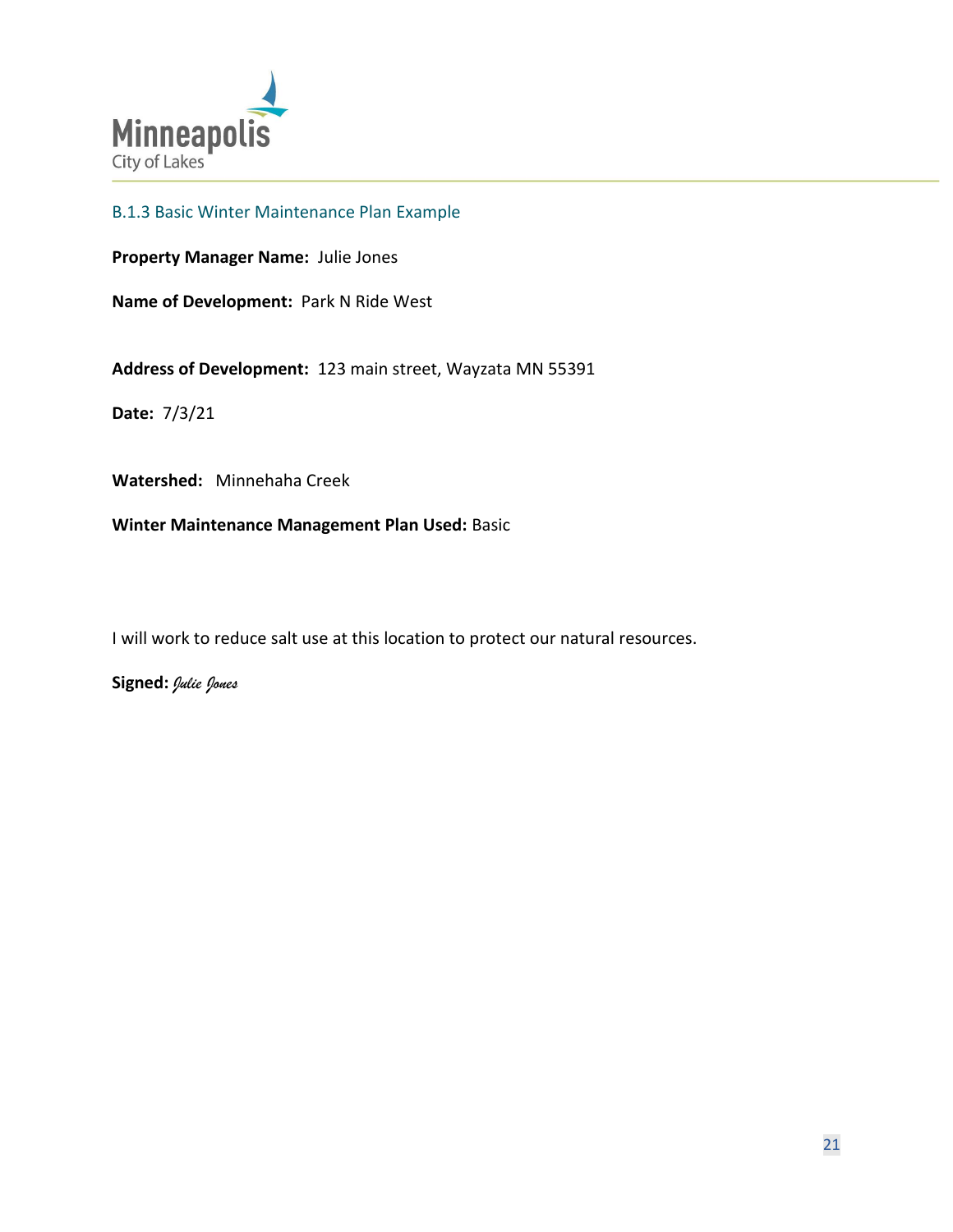

| $\boxed{\smile}$ Individual responsible for the winter maintenance at this site |  |
|---------------------------------------------------------------------------------|--|
|                                                                                 |  |

- o **Name:** Joe Smith
- o **Relation to property:** Contractor
- o **Phone number:** 688-876-3445
- o **Email:** [Smith@gmail.com](mailto:Smith@gmail.com)

 $\heartsuit$  Fill out Salt Stewardship Pledge – [Minneapolis Salt Mini-Course](https://www2.minneapolismn.gov/government/programs-initiatives/environmental-programs/salt/)

from at least one person involved in winter maintenance operations at this site

- o Go through the Salt Mini-Course and fill out the pledge
- o Proof of pledge from at least one person involved in winter maintenance operations at this site

| ×                                                                                         |                                          |  |  |  |
|-------------------------------------------------------------------------------------------|------------------------------------------|--|--|--|
| Thank you for submitting your entry. A copy is included below for your records.           |                                          |  |  |  |
| Salt Stewardship Pledge                                                                   |                                          |  |  |  |
| Name                                                                                      | Joe Smith                                |  |  |  |
| <b>Fmail</b>                                                                              | smith@gmail.com                          |  |  |  |
| <b>Affiliation</b>                                                                        | Park N Ride West                         |  |  |  |
| <b>Best practices</b>                                                                     | Following Chloride Management Plan       |  |  |  |
| Amount of<br>salt reduction                                                               | 50% reduction equaling 50 pounds of salt |  |  |  |
| <b>Today's Date</b>                                                                       | 01/18/2022                               |  |  |  |
| Questions or<br>comments                                                                  |                                          |  |  |  |
| Check if you<br>would like to<br>receive a salt<br>decal to<br>display your<br>commitment | $\pmb{\times}$                           |  |  |  |
| <b>Address</b>                                                                            |                                          |  |  |  |
|                                                                                           |                                          |  |  |  |

 $\Im$  Smart salting certificate of at least one person involved in winter maintenance operations at this site**:** 

- o **Name:** Sarah Kinney
- o **Company:** FCI
- o **Phone number:** 123-321-1234
- o **Email:** Sarah@Fortinconsulting.com
- o **Proof of Certificate**: 4/5/21

|                                                                                                                    | This is to certify that                                                                                   |                                                                                                                |
|--------------------------------------------------------------------------------------------------------------------|-----------------------------------------------------------------------------------------------------------|----------------------------------------------------------------------------------------------------------------|
|                                                                                                                    | (name)<br>conqueted the Smart Salting for Parking Lots & Sidewarks training requirements on behalf of the |                                                                                                                |
|                                                                                                                    | (organization name)                                                                                       |                                                                                                                |
|                                                                                                                    | for learning and pledging to reduce their salt use.                                                       |                                                                                                                |
| <b>Your actions will help</b><br>protect Minnesota<br>labor, streams and<br>undwater<br><b>MORRISON PROJECTION</b> | <b>SMART TINE SALTER</b>                                                                                  | $4-46$ kd<br>straint jank<br>long floor \$1.00.000<br>Cantificate equities Extent<br>forest boxes shake a con- |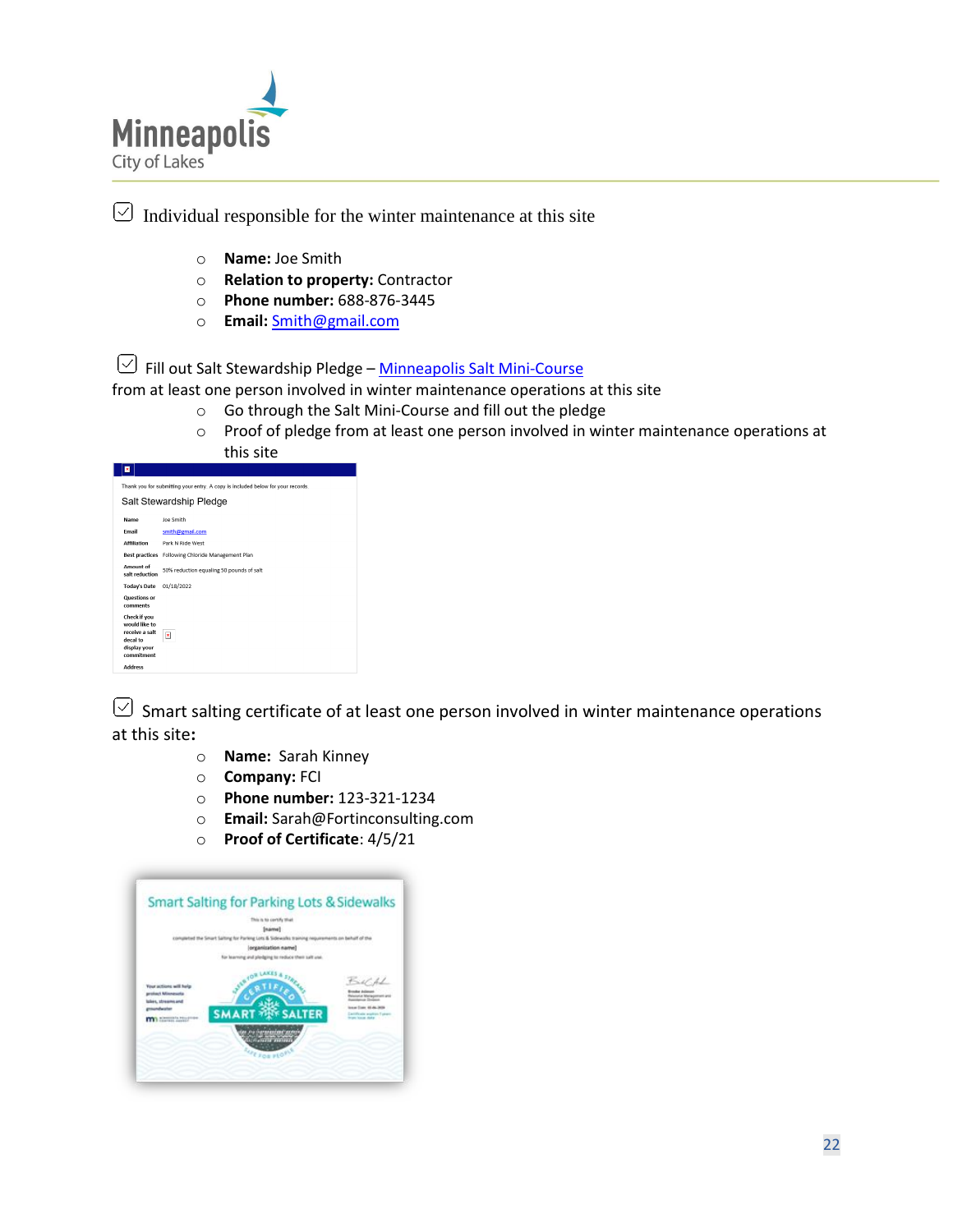

# Appendix C : Advanced Chloride Management Plan

C.1.1 Advanced Winter Maintenance Plan Cover Sheet

Date:

Property Owner Contact:

Name of Development:

Address of Development:

Watershed:

Winter Maintenance Management Plan Used:

 $\Box$  Basic

□ Advanced

I will work to reduce salt use at this location to protect our natural resources.

Signed: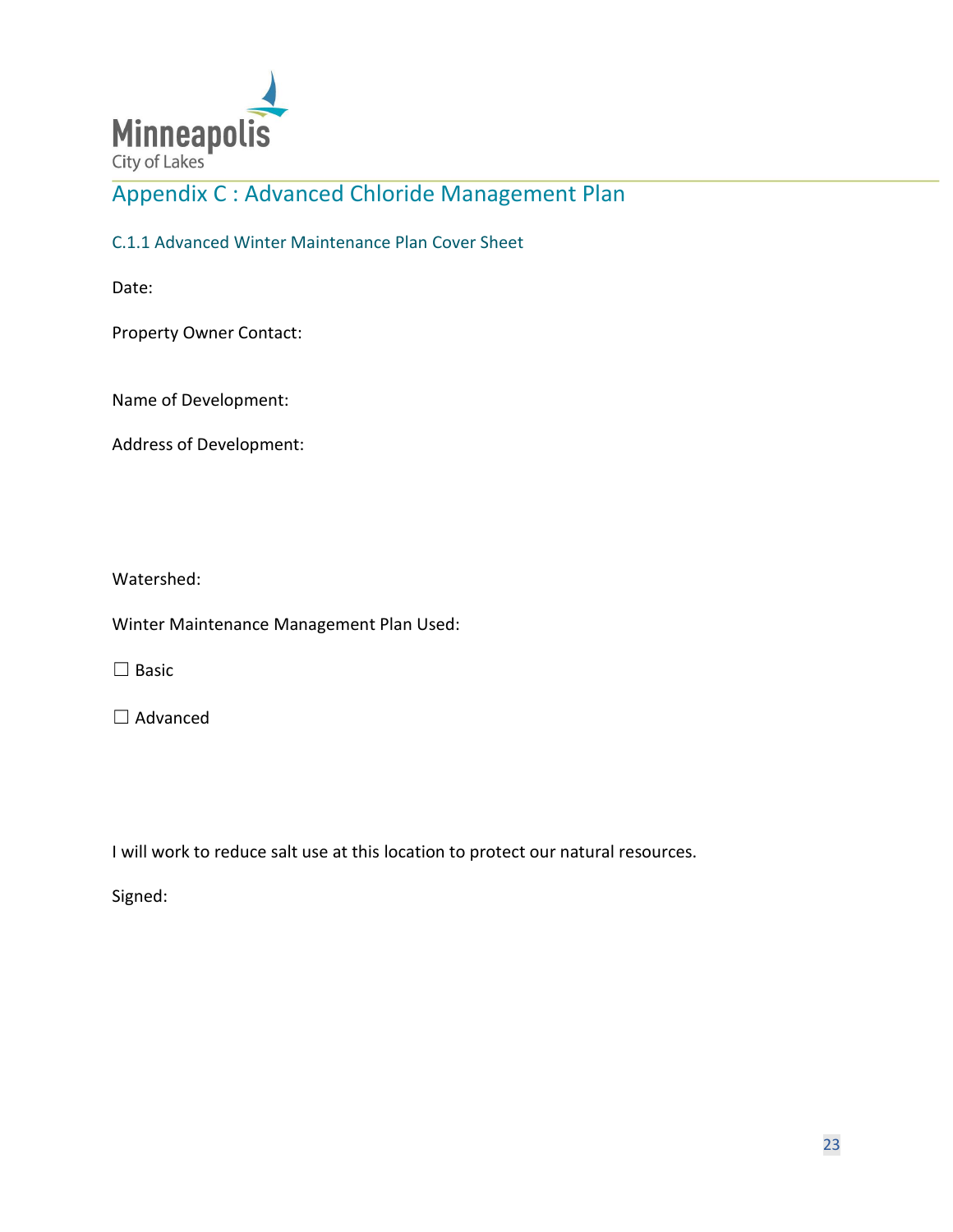

# C.1.2 Advanced Winter Maintenance Plan Criteria

*Includes all components of the Basic Plan*

#### **Required information:**

- $\Box$  Individual responsible for the winter maintenance at this site
	- o Name
	- o Relation to Property
	- o Phone number
	- o Email
- ❑ Fill out Salt Stewardship Pledge [Minneapolis Salt Mini-Course](https://www2.minneapolismn.gov/government/programs-initiatives/environmental-programs/salt/)
	- o Go through the Salt Mini-Course and fill out the pledge
	- o Proof of pledge from at least one person involved in winter maintenance operations at this site
- ❑ MPCA Smart salting certificate of at least one person involved in winter maintenance operations at this site
	- o Name
	- o Company
	- o Phone number
	- o Email
	- o Proof of Certificate

[\\*MPCA list of certified applicators](https://www.pca.state.mn.us/water/hire-certified-applicator) [\\*MPCA-approved salt training calendar](https://www.pca.state.mn.us/water/smart-salting-training-calendar/2021-06)

#### **Choose from recommended fields:**

Easy to verify:

- ❑ X% of winter maintenance crew are MPCA Smart Salting certified [https://stormwater.pca.state.mn.us/index.php/Smart\\_Salting\\_\(S2\)\\_training\\_informatio](https://stormwater.pca.state.mn.us/index.php/Smart_Salting_(S2)_training_information) [n](https://stormwater.pca.state.mn.us/index.php/Smart_Salting_(S2)_training_information)
- ❑ Subcontractors' organizations are Level 2 MPCA Smart Salting certified [https://stormwater.pca.state.mn.us/index.php/Smart\\_Salting\\_\(S2\)\\_training\\_informatio](https://stormwater.pca.state.mn.us/index.php/Smart_Salting_(S2)_training_information) [n](https://stormwater.pca.state.mn.us/index.php/Smart_Salting_(S2)_training_information)

Easy to observe:

- $\Box$  No granular salt on surfaces after the event
- ❑ Proper storage of granular deicers
- ❑ Proper storage of liquid deicers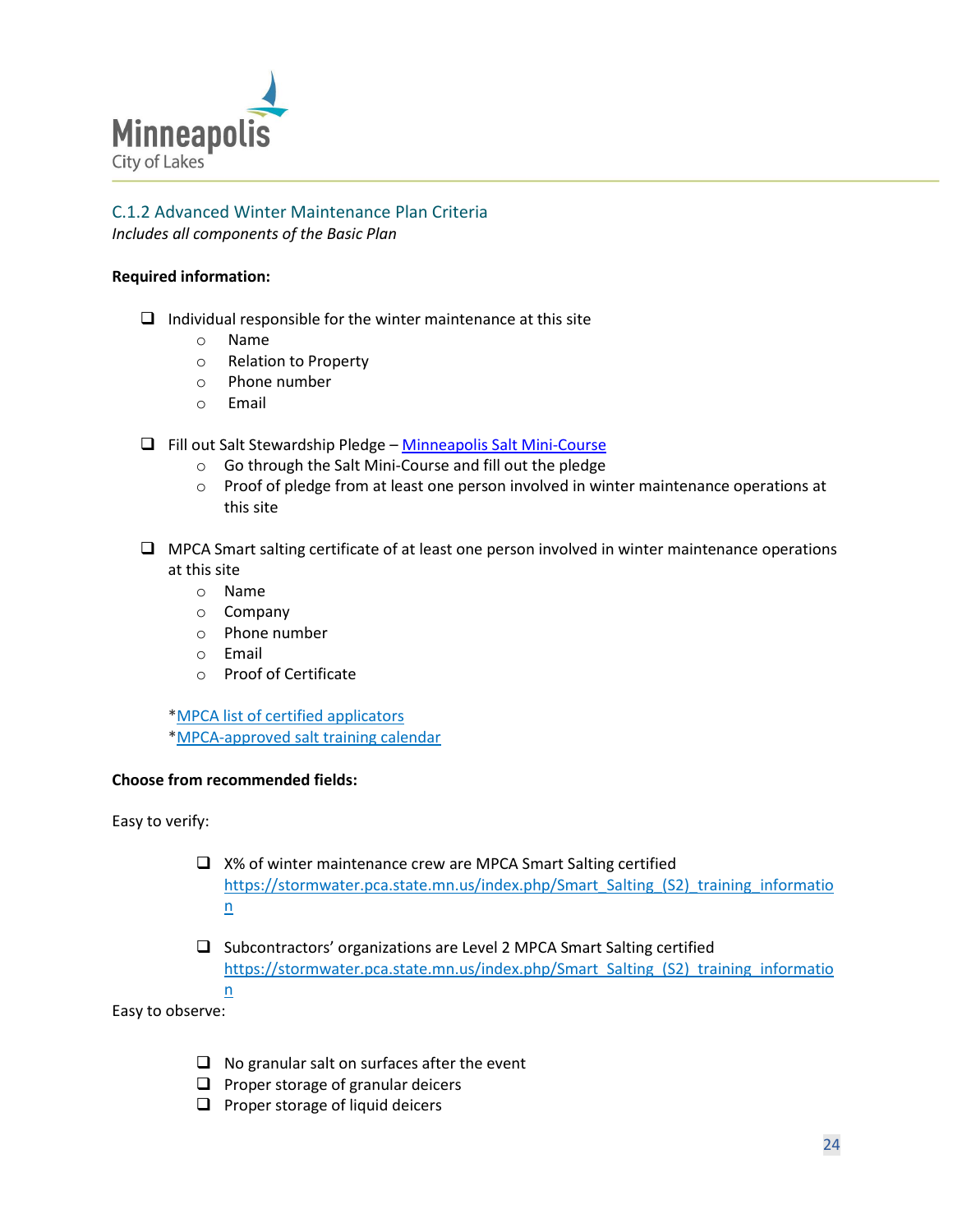

- $\Box$  Proper storage of snow (not in waters of the state)
- ❑ Educational signs on property
- [\\*Proper liquid storage requirements](https://www.pca.state.mn.us/sites/default/files/t-a2-07.pdf)

[\\*Smart salting resources for applicators](https://www.pca.state.mn.us/water/salt-applicators)

#### **Choose from the recommended list:**

- ❑ Documentation
	- ❑ Map or spreadsheet
		- ❑ Size of entire maintenance area
		- ❑ Estimated amount of deicer per pass\*
		- $\Box$  Size of each maintenance area (i.e. main parking lot, front sidewalk...)
		- ❑ Level of service for each area
		- $\Box$  Estimated amount of deicer needed per pass for each area
	- ❑ Annual report
		- $\Box$  Total deicer use (in lb./gal)
		- ❑ Challenges in reducing salt use
		- ❑ Successes in reducing salt use
		- ❑ Plans for smart salting next year

#### **Choose from the list of best practices:**

- ❑ Remove snow before applying deicer
	- $\Box$  Snow removal early and often to prevent compaction
	- ❑ Better and or more snow removal tools (brooms, segmented blades, blowers, underbody blades, shovels by salt bucket...)
- ❑ Measure pavement temperature and trend. Use this information to guide deicer selection and application rates.
- $\Box$  Have available a variety of deicer/abrasive materials so you can select the product that will work best in the lowest commodity depending on the conditions.
	- $\Box$  If deicers are being use, they should include liquid deicers
- ❑ Improve salt bucket situation (educate users, provide alternatives like shovels and brooms, provide application rate guidance, restrict use, provide small scoops)
- $\Box$  Calibrate spreaders, put calibration card on spreaders.
	- ❑ Use equipment capable of spreading at low rates suggested in MPCA parking lot manual or work towards this goal as you acquire new equipment.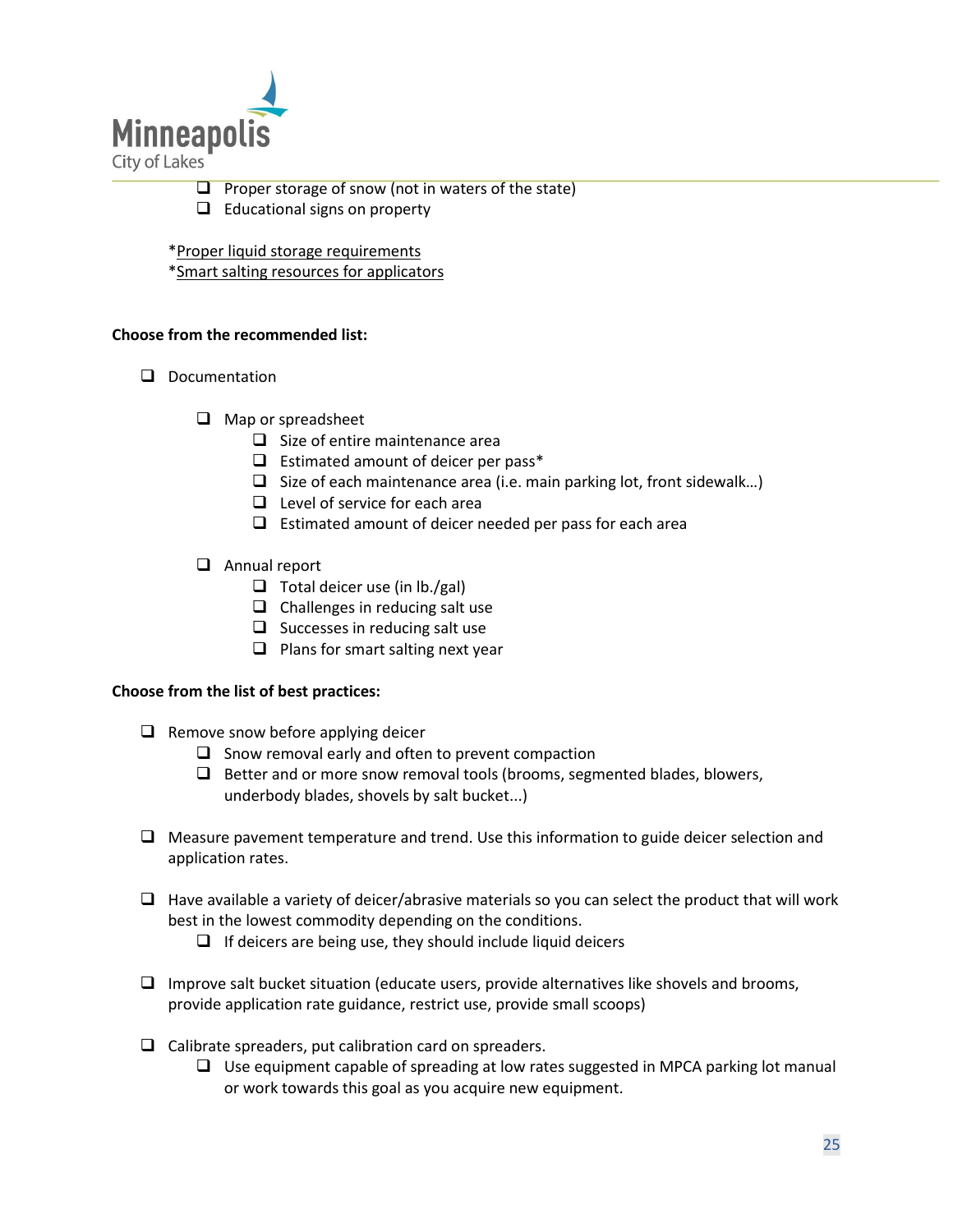

- ❑ Create application rate charts so applicators can see calibration card, and application rate guidance and be able to choose most appropriate setting on their spreaders
- $\Box$  If your application rate charts are more than twice the rate of the MPCA Smart Salting application rate charts explain why this is necessary
- ❑ Sweep up extra salt after events
- ❑ Hold post storm meetings or debrief with maintenance crew on what went well and how to continue to work toward smart salting goals.
- $\Box$  Educate building and grounds users on smart salting and the role they play with safe driving and walking practices
- $\Box$  Close areas not needed in winter so there is less surface area to salt
- ❑ Consider areas where you might change level of service from bare pavement to not bare pavement (I.e. Salted walking path to unsalted eco-path for dog walkers
- ❑ Other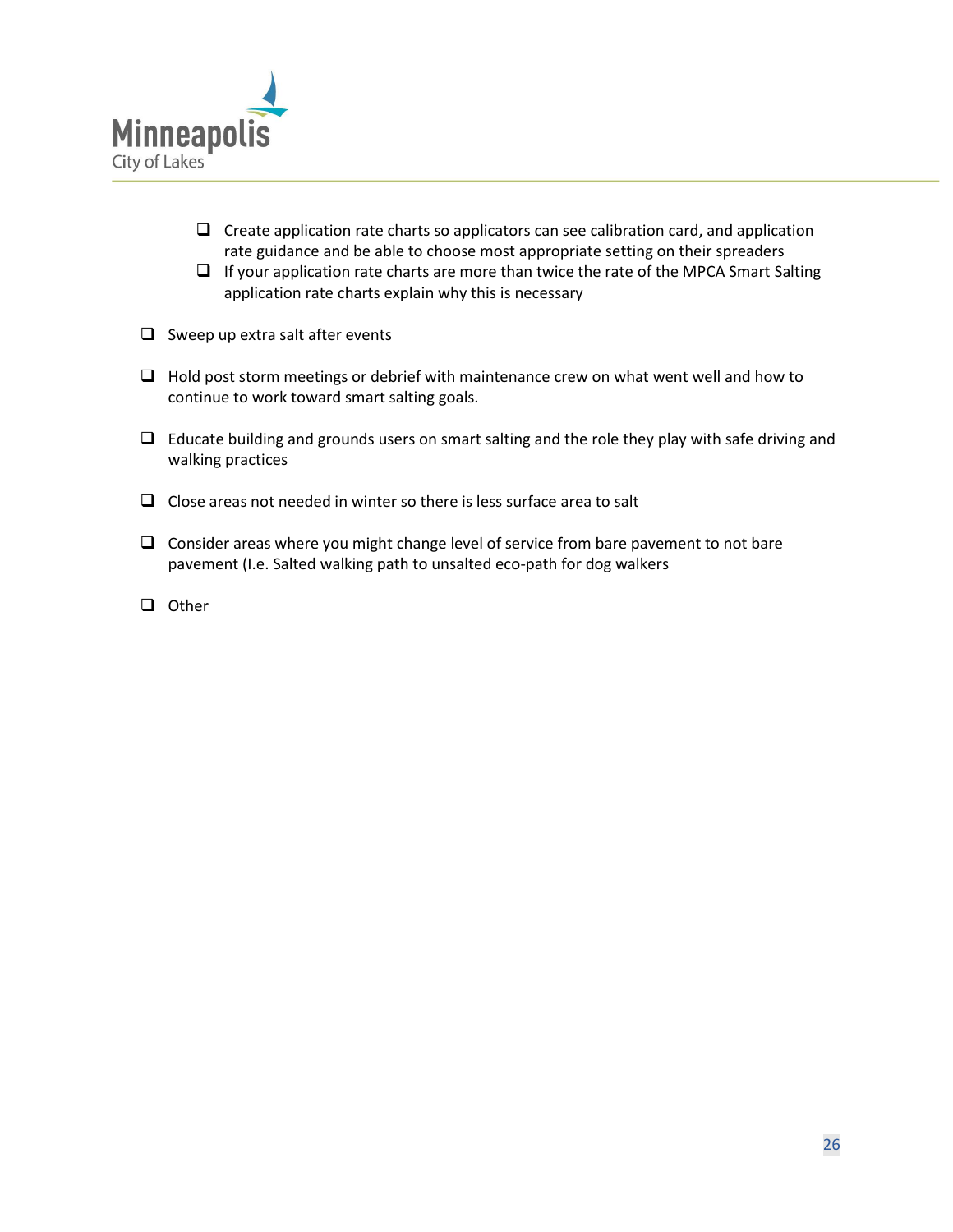

C.1.3 Advanced Winter Maintenance Plan Example

**Property Owner Contact:** Julie Jones **Name of Development:** Park N Ride West

**Address of Development:** 123 main street, Wayzata MN 55391

**Date:** 7/3/21

**Watershed:** Minnehaha Creek

**Winter Maintenance Management Plan Used:** Advanced

I will work to reduce salt use at this location to protect our natural resources.

**Signed:** *Julie Jones*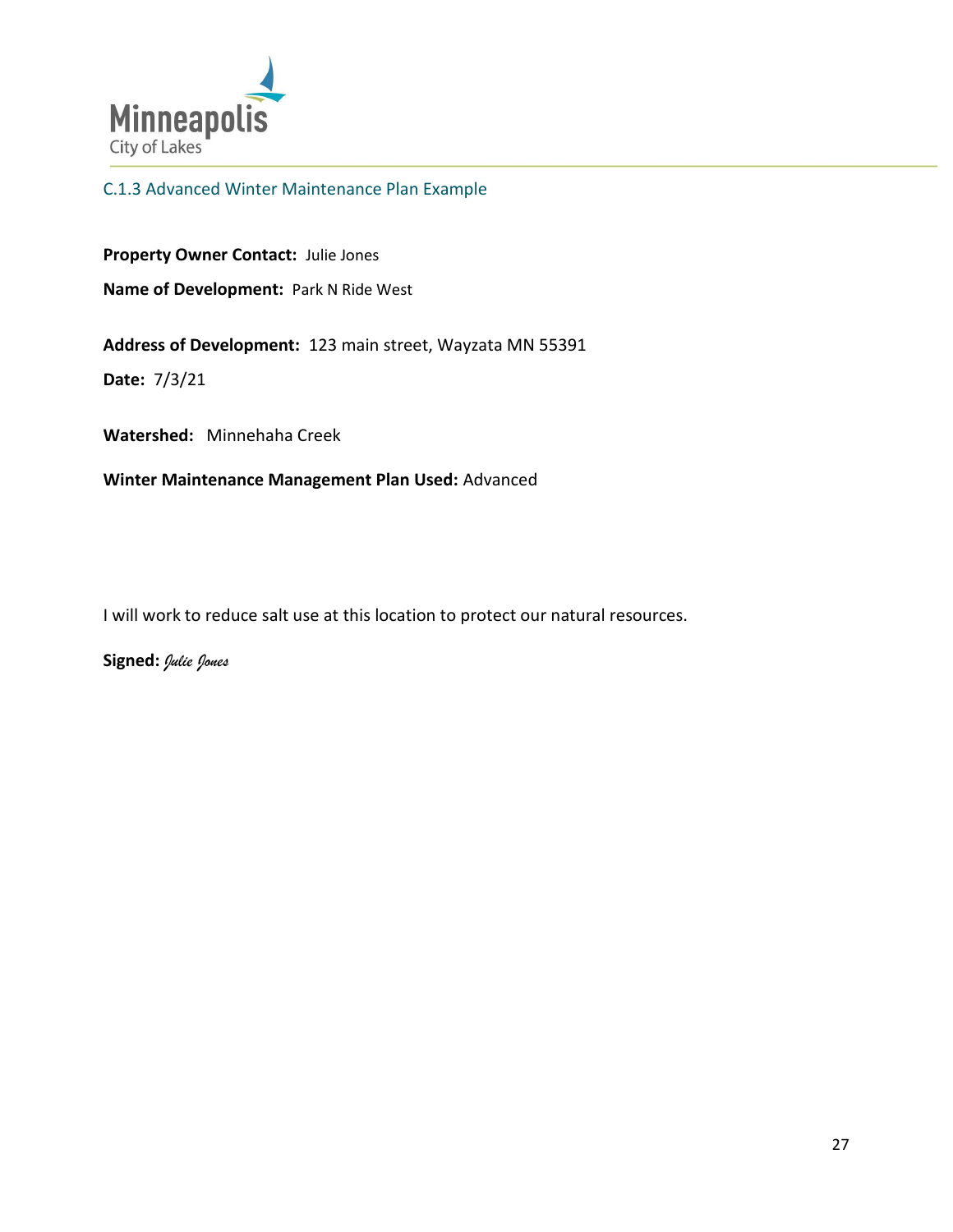

# **Individual responsible for the salt management onsite:**

- o **Name:** Joe Smith
- o **Relation to Property:** Contractor
- o **Phone number:** 688-876-3445
- o **Email:** [Smith@gmail.com](mailto:Smith@gmail.com)

 **Fill out Salt Stewardship Pledge –** [Minneapolis Salt Mini-Course](o%09https:/www2.minneapolismn.gov/government/programs-initiatives/environmental-programs/salt/)

- o Go through the Salt Mini-Course and fill out the pledge
- o Copy of pledge from at least one person involved in winter maintenance operations at this site

| ×                                                                                                           |                                          |  |  |  |  |
|-------------------------------------------------------------------------------------------------------------|------------------------------------------|--|--|--|--|
| Thank you for submitting your entry. A copy is included below for your records.                             |                                          |  |  |  |  |
|                                                                                                             | Salt Stewardship Pledge                  |  |  |  |  |
| Name                                                                                                        | Ine Smith                                |  |  |  |  |
| Email                                                                                                       | smith@gmail.com                          |  |  |  |  |
| <b>Affiliation</b>                                                                                          | Park N Ride West                         |  |  |  |  |
| Best practices                                                                                              | Following Chloride Management Plan       |  |  |  |  |
| Amount of<br>salt reduction                                                                                 | 50% reduction equaling 50 pounds of salt |  |  |  |  |
| <b>Today's Date</b>                                                                                         | 01/18/2022                               |  |  |  |  |
| <b>Questions or</b><br>comments                                                                             |                                          |  |  |  |  |
| Check if you<br>would like to<br>receive a salt<br>decal to<br>display your<br>commitment<br><b>Address</b> | $\mathbf{x}$                             |  |  |  |  |
|                                                                                                             |                                          |  |  |  |  |

 **Smart salting certificate of at least one person involved in winter maintenance operations at this site:** 

- o **Name:** Sarah Kinney
- o **Company:** FCI
- o **Phone number:** 123-321-1234
- o **Email:** Sarah@Fortinconsulting.com
- o **Proof of Certificate**: 4/5/21

|                                                                                                         | This is to certify that                                                                         |                                                                                                                                                                 |
|---------------------------------------------------------------------------------------------------------|-------------------------------------------------------------------------------------------------|-----------------------------------------------------------------------------------------------------------------------------------------------------------------|
|                                                                                                         | <i><b>[name]</b></i>                                                                            |                                                                                                                                                                 |
|                                                                                                         | completed the Smart Salting for Parking Lots & Sidewalks training requirements on behalf of the |                                                                                                                                                                 |
|                                                                                                         | <b>forganization namel</b>                                                                      |                                                                                                                                                                 |
|                                                                                                         | for learning and pledging to reduce their salt use.                                             |                                                                                                                                                                 |
| Your actions will help<br>protect Minnesota<br>lakes, streams and<br>groundwater<br>MINNESOTA POLLUTION | <b>AFER FOR LAKES</b><br><b>SMAR</b><br>$6$ SALTER<br>SAFE FOR PEOP                             | BUC.And<br><b>Renalce Aslesso</b><br>Resource Management and<br>Assistance Division<br>Issue Date: 65-86-7870<br>Certificate expires 5 years<br>from issue date |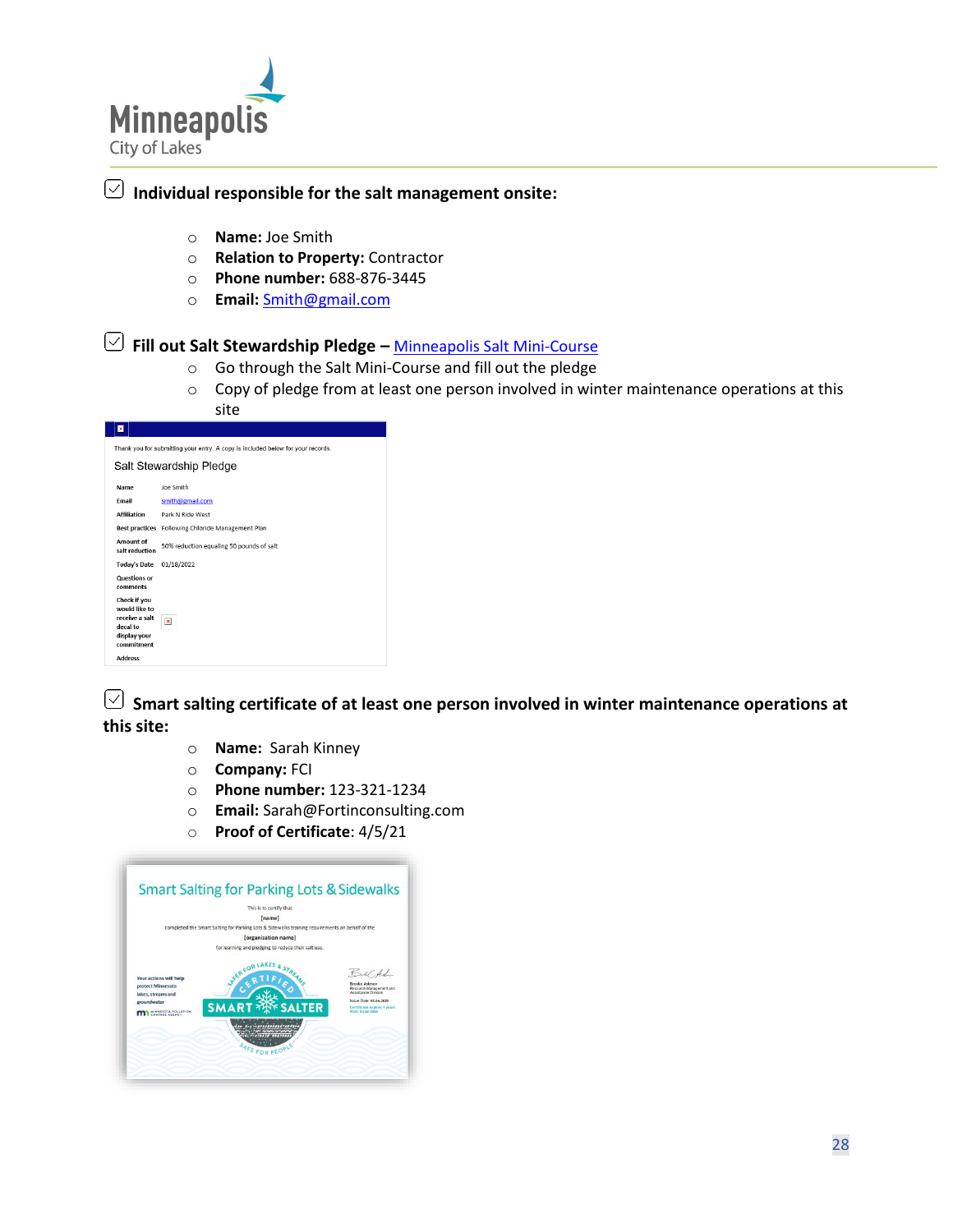

 $\vee$  50% of winter maintenance crew are MPCA Smart Salting certified.

o 10-person full time crew, 50% certified. More part time crew will be added during winter months and will work under the direction of the full-time crew. It is up to our subcontractors to train their own crew. We request that the subcontractor's organization be level 2 certified as shown below.

Certified Crew and Date of Certification:

- Sarah Kinney, 4/5/2021
- Tom Johnson, 5/18/2021
- Maggie Holloway, 5/4/2021
- Trish Johnston, 5/7/2021
- $\bullet$  Luis Lopez, 4/18/2021

 $\heartsuit$  Subcontractors' organizations are level 2 MPCA Smart Salting certified Certified subcontractors and Date of Certification:

- Jose's Snow and Ice, 5/6/21
- Walleye Landscaping, 6/8/21

 $\vee$  No granular salt on surfaces after the event

- We will strive to use the right amount. However, if we've overapplied, we will recover the extra and use it at a different event.
- $\vee$  Proper storage of granular deicers
	- Our granular deicers will be stored under a cover and on an impermeable surface.

Proper storage of liquid deicers

- We do not use liquid deicers
- $\heartsuit$  Proper storage of snow (not in waters of the state)
	- Snow will not be pushed into wetland #215 or Plymouth Creek.
- $\boxed{\smile}$  Educational signs on property
	- Educational signage about smart salting use will be posted for our tenants at entrances from November through March.

## Documentation

- Map or spreadsheet
	- $\vee$  Size of entire maintenance area: 52,450 sq. Ft
	- $\vee$  Estimated amount of deicer per pass\*: 30 lbs.

\*This is very close to the recommended rates in the MPCA Smart Salting for Parking Lots and Sidewalk manual.

> $\heartsuit$  Size of each maintenance area (i.e., main parking lot, front sidewalk...): (see map/spreadsheet)

- $\vee$  Level of service for each area: (see map/spreadsheet)
- $\boxdot$  Estimated amount of deicer needed per pass for each area: (see map/spreadsheet)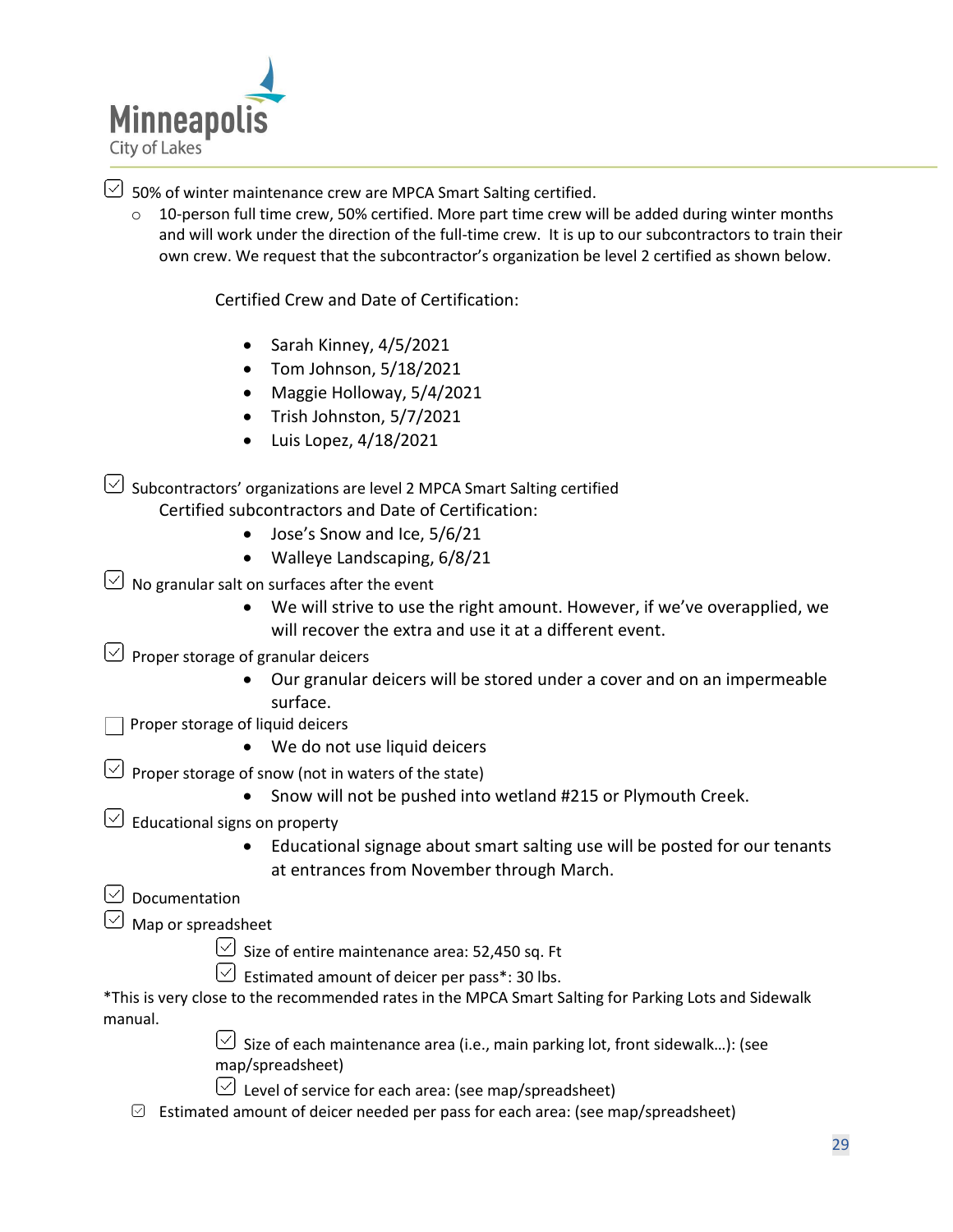



| <b>Full Salt</b>       | Location               | Area           | Lbs. per Pass | <b>Target</b>   | <b>How Fast</b>    |
|------------------------|------------------------|----------------|---------------|-----------------|--------------------|
|                        | Full Salt              | 20,480 sq. ft. | 12            | Bare pavement   | 24 hrs. after snow |
| Half Salt              | <b>Half Salt</b>       | 22,270 sq. ft. | 6             | Patches of snow | 48 hrs. after snow |
|                        | No Salt                | 8,460 sq. ft.  | 0             | Compacted snow  | 24 hrs. after snow |
| No Salt                | <b>Public Sidewalk</b> | 1,240 sq. ft.  | 12            | Bare pavement   | 24 hrs. after snow |
| <b>Public Sidewalk</b> |                        |                |               |                 |                    |

\*Public Right-of-Way (ROW) not eligible for credits. \*Use abrasive if needed for traction on the compacted snow.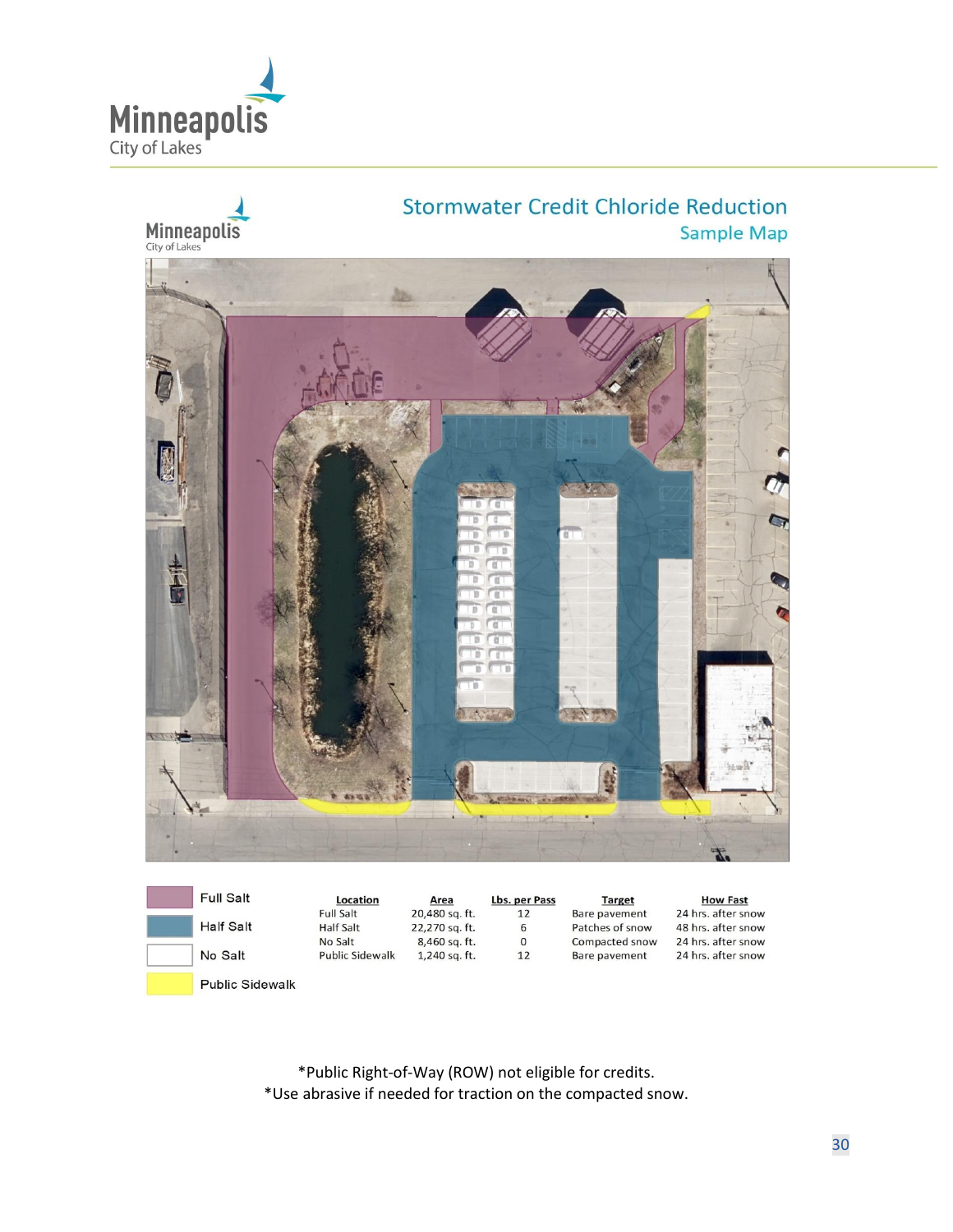

## **Annual report**

- $\heartsuit$  Total deicer use (in lb./gal) per pass: 625 pounds
	- o *Salting Events: 25; 18 snow events, 5 freezing rain events, 2 melt and refreeze events*
- $\vee$  Challenges in reducing salt use
	- o *It is difficult to stay within the MPCA Smart Salting Guidelines. We really want to add more salt than that, we are trying it out as an experiment. Our maintenance crew changed throughout the season, so it was difficult to get them in a training class.*
	- o *We had a big snow event, and a lot of users of park-and-ride complained that they wanted higher salt use.*
- $\vee$  Successes in reducing salt use
	- o *By the end of the season, most of the crew had at least one experience using liquid deicers.*
- $\vee$  Plans for smart salting next year
	- o *Next year, we will improve performance by using more liquid deicers.*
	- o *We hope to do a better job of sticking to the level of service plans highlighted in our spreadsheet.*

#### **Best Practices:**

 $\heartsuit$  Remove snow before applying deicer

 $\heartsuit$  Snow removal early and often to prevent compaction

o *We will remove snow before applying deicer. We will do our best do remove it early and often so that compaction doesn't occur.*

 Better and or more snow removal tools (brooms, segmented blades, blowers, underbody blades, shovels by salt bucket...)

 Measure pavement temperature and trend use this information to guide deicer selection and application rates.

 $\vee$  Have available a variety of deicer/abrasive materials so you can select the product that will work best in the lowest commodity depending on the conditions.

o *We will have more than one type of deicer available and choose the most effective one based on our pavement temperature and trend.*

If deicers are being use, they should include liquid deicers

 $\cup$  Improve salt bucket situation (educate users, provide alternatives like shovels and brooms, provide application rate guidance, restrict use, provide small scoops)